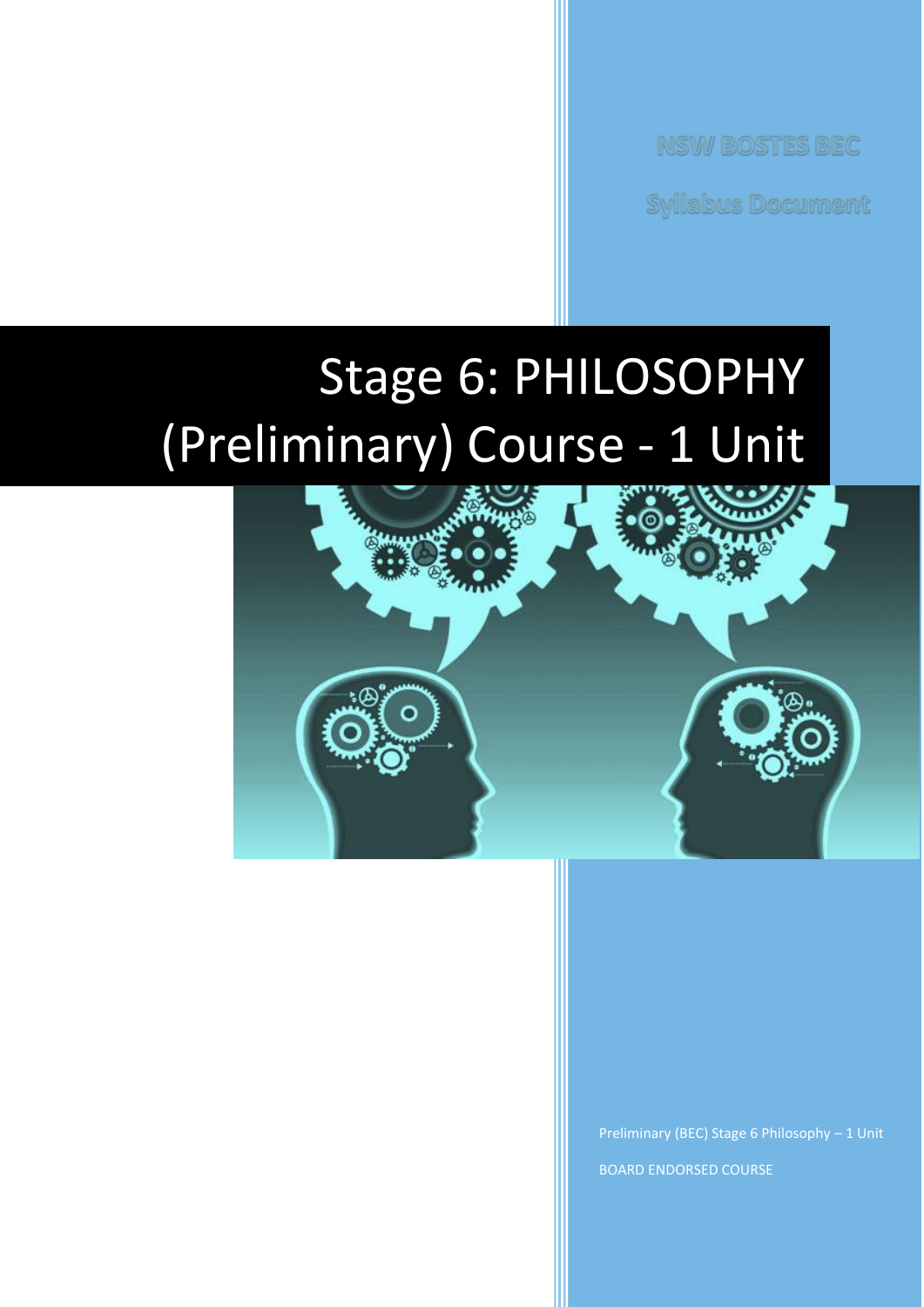# **RATIONALE:**

This course is designed to equip students with the "21st century skills" essential for active citizenship in today's complex global society. It addresses Goal 2 of the Melbourne Declaration, that "All young Australians become successful learners, confident and creative individuals, and active and informed citizens". In doing so, the course addresses the following different, but related, objectives. The list below explains what is distinctive about a philosophy course. At the same time, it demonstrates why current Board Developed Courses do not fully address this goal. Philosophy helps students develop:

- (a) appreciation of the intellectual history that informs Australian knowledge and inquiry: In studying philosophy students gain familiarity with one of the foundational disciplines that have shaped Western civilisation from the time of the Ancient Greeks.
- (b) habits of rigour and logical thinking: Philosophical enquiry encourages students to "think in slow motion", and to examine key concepts in detail. In other HSC subjects students acquire knowledge about all sorts of things, but in studying philosophy students must also pause to ask "What is knowledge, and why is it valuable?" This kind of deep thinking in philosophy is accompanied by careful attention to logic and the structure of argument.
- (c) skills of critical thinking that are applicable across different disciplines: When engaging in philosophical discussion, students learn to question and to challenge views put forward by others, and learn how to respond to such challenges to their own views. These skills are central to philosophy but are portable in the HSC trans-disciplinary context: students who are trained in these skills will improve their outcomes across other subject areas.
- (d) literacy and communication skills: Students of philosophy must read and make sense of philosophical texts, some of which are dense and demanding. Students must also be able to set out philosophical arguments clearly and concisely in oral and written forms. Engaging in philosophical activities helps students develop these skills.
- (e) appreciation of diversity and ethical responsibility: The critical thinking skills that students acquire through studying philosophy are useful throughout their lives. Philosophy leads us to reflect not only on how to get what we want, but on which things are worth wanting, and which kinds of lives we ought to lead. Thinking philosophically helps students become intellectually autonomous. Students learn how to think for themselves, to take responsibility for their own views, to seek and respond rationally to evidence, and to consider and evaluate alternative points of view.

While there is a plethora of courses that develop students' abilities to answer questions, this course differs in that it develops a student's ability to identify the questions we need to ask. This approach to learning, that seeks clarity and understanding, enriches debates in social or political discourse, and equips students with skills to think critically in all areas of study including in the humanities, performing arts and sciences. This meets the needs of students by providing deep conceptual understanding and significance in their learning experiences.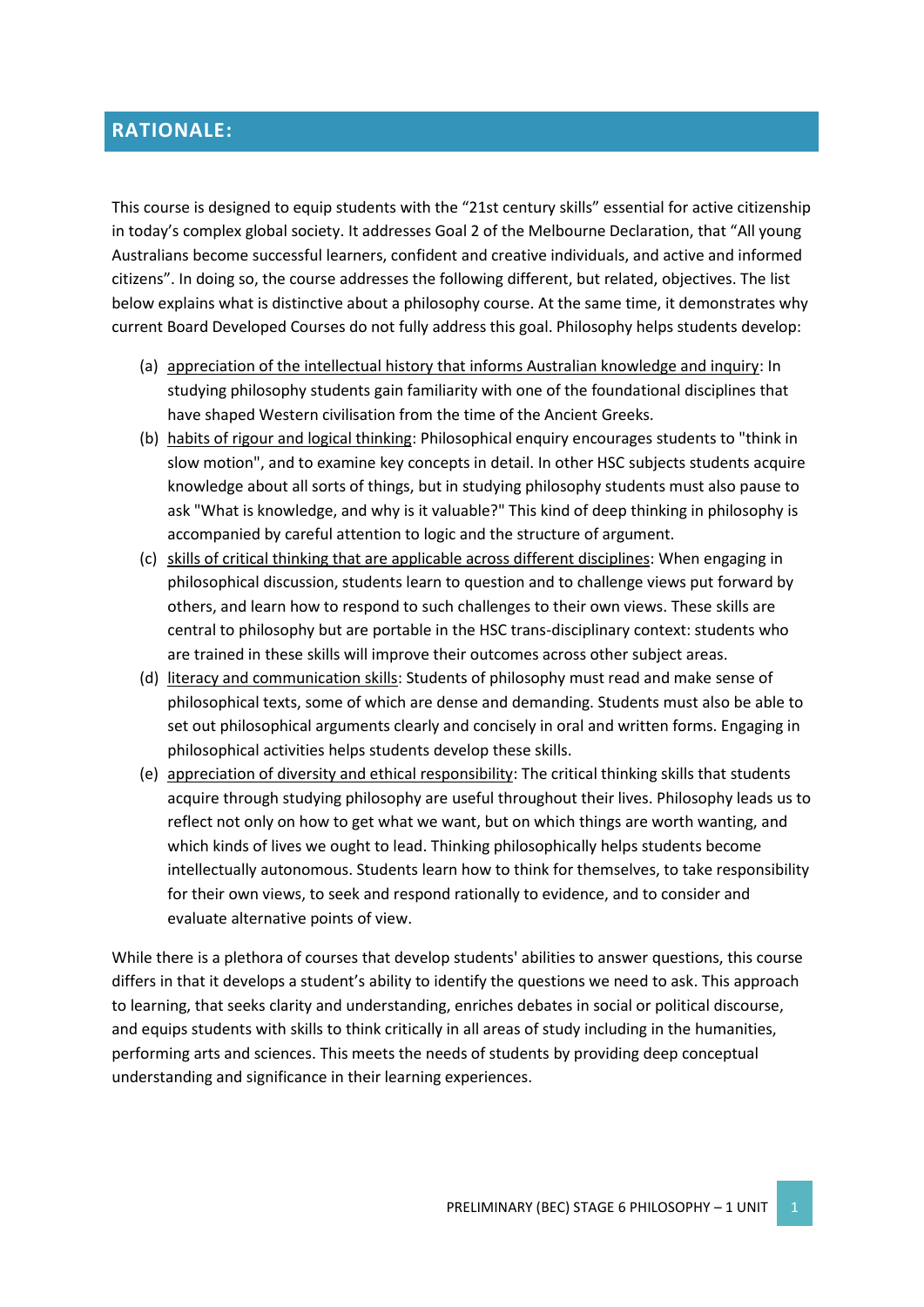In Australia, school communities have identified "an individual's active participation in and contribution to the wider community" as one of the keystones of our educational ethos. The students who have studied Philosophy in Stage 5 agree that it has provided them with the concepts they need to see the world in new ways and the skills that they need to actively engage in changing it for the better - in ways that other courses do not. A large number have expressed a desire to continue the study of Philosophy in Stage 6.

Students in Stage 6 are often seeking an additional 1 Unit subject to make up their quota of units studied. Many are forced to take subjects that they are not really interested in (e.g. Photography). The academically gifted students at our school require intellectual rigour. The study of Philosophy in Stage 6 provides all students, but especially academically gifted students, with an opportunity to be intellectually challenged and engaged.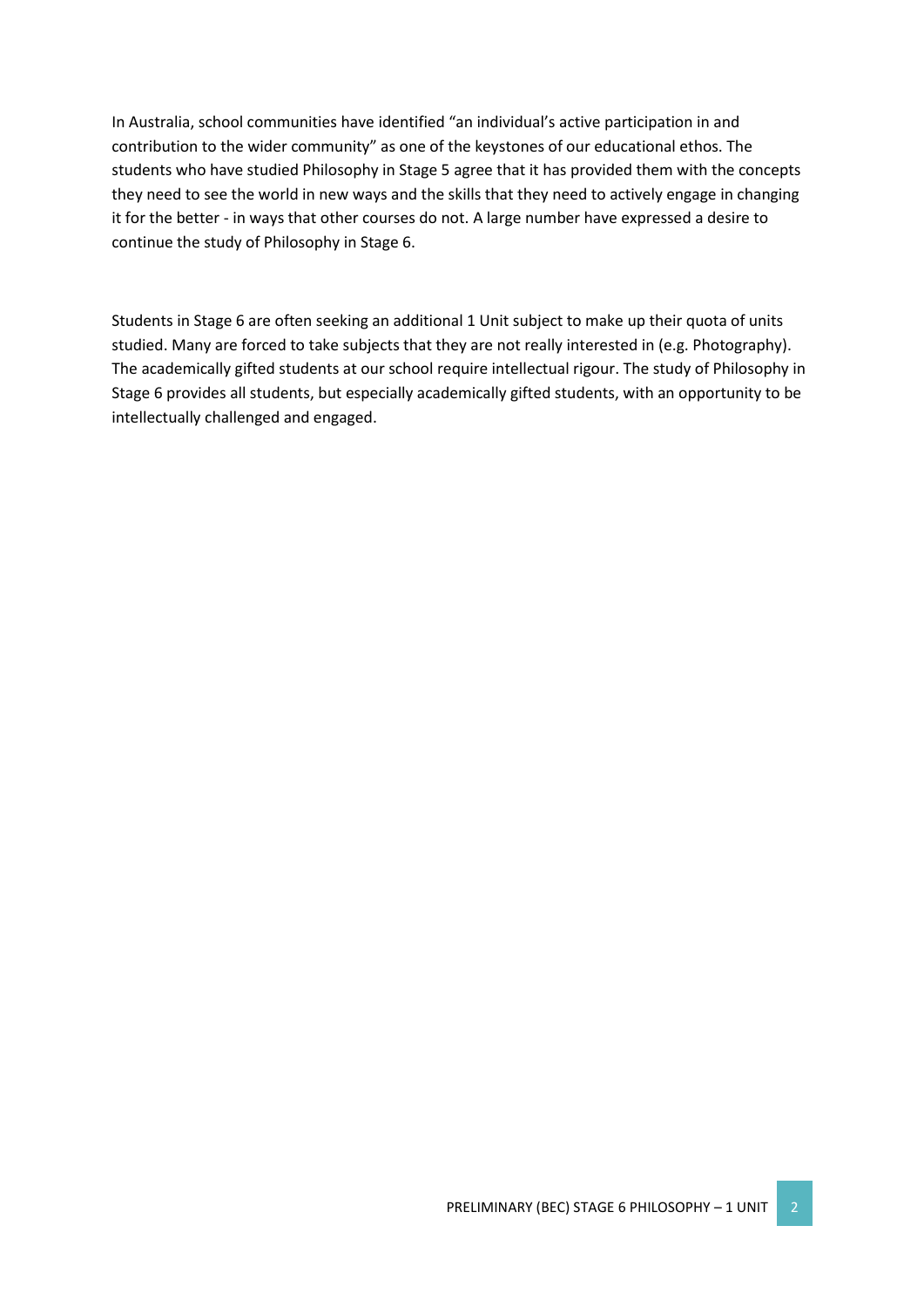# **AIM:**

This course aims to develop students' understanding of themselves in their world. It confronts students with authentic ethical, social and political dilemmas and challenges them to formulate consistent and rational solutions. The course explicitly teaches the skills of critical thinking, logic, reasoning, and thesis construction. In grappling with these problems, the students will develop a deeper understanding of the way that ethical and philosophical commitments shape personal, social and political decisions.

This course addresses decision-making at a fundamental level: it requires students to evaluate choices from various conceptual viewpoints and to make explicit the underlying structures of thought processes and values that have shaped those viewpoints. An understanding of philosophical viewpoints and an appreciation of the processes of philosophical inquiry will help to stimulate critical thinking in the students in order to help them reflect on their role as active decision-makers in society. To achieve this, students will learn to develop their own personal philosophy and to critically evaluate values and ethics that underpin society as a whole. They will then assess the influence of these two forces on their decision-making process. They will also be encouraged to explore the decision-making process with particular emphasis on ethical decision-making and the consequences of choosing a course of action based on a philosophical "stance".

For the purpose of this course, "Philosophy" is defined as "a set of values, perceptions, beliefs and understandings that we, as humans, use to make decisions and choose courses of action that have the power to shape our world, both personally and on a larger scale." All students will be encouraged to think of themselves as "Practical Philosophers" and to gain a deeper understanding of what drives and informs their personal and shared beliefs. Most importantly, through the study of Philosophy students will gain the ability to think freely, challenging assumptions, ideologies and beliefs through the use of reason and logic.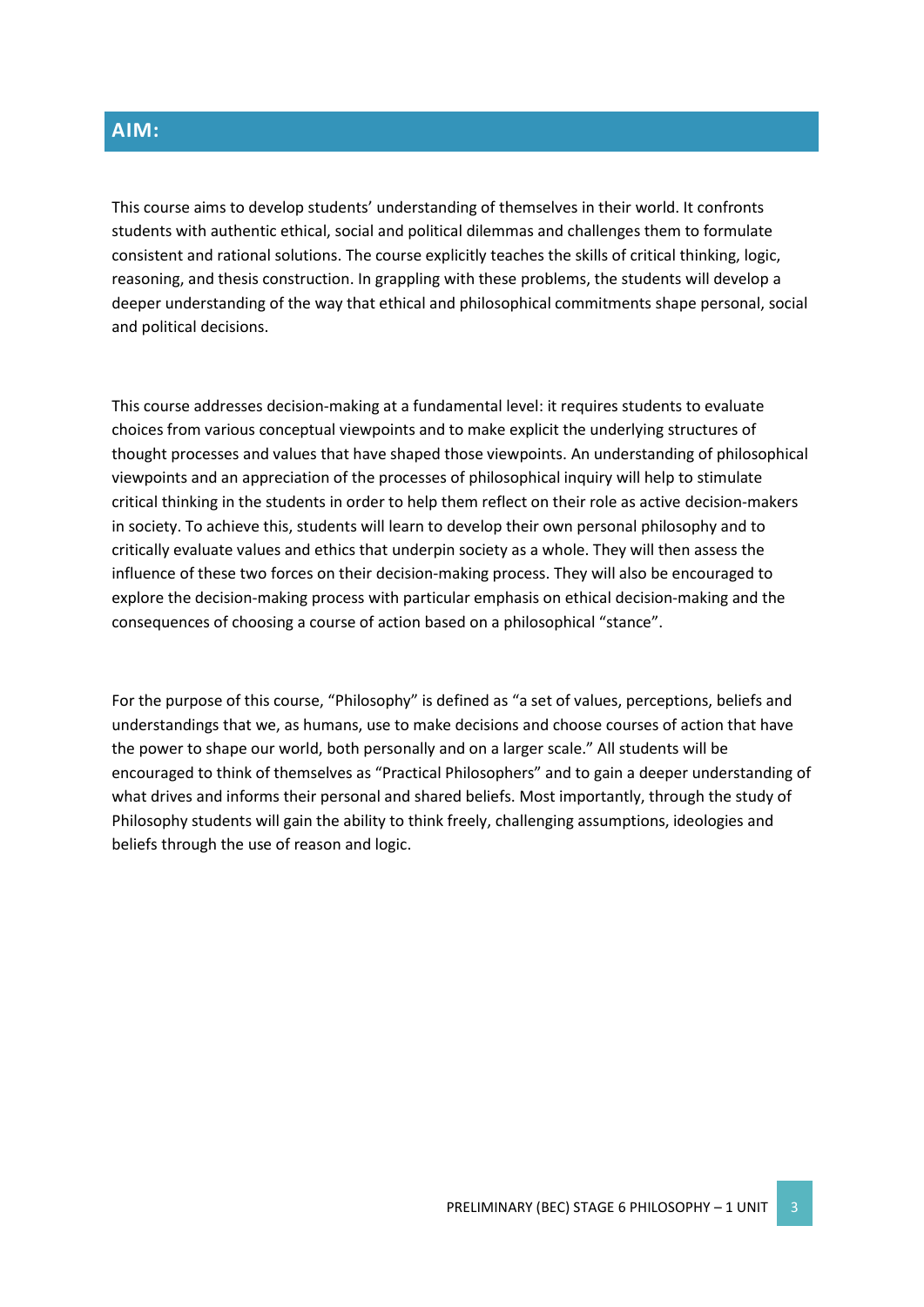# **COURSE STRUCTURE:**

The course will run over three terms, as a Preliminary Stage 6 course in Year 11. There are four, 15 hour modules of work:

**MODULE 1: LOGIC**

**MODULE 2: EPISTEMOLOGY**

**MODULE 3: ETHICS**

**MODULE 4: METAPHYSICS**

Module 1: Logic is the basis of the "Philosopher's Toolkit" and should run as an overarching module that is studied concurrently with each of the other modules.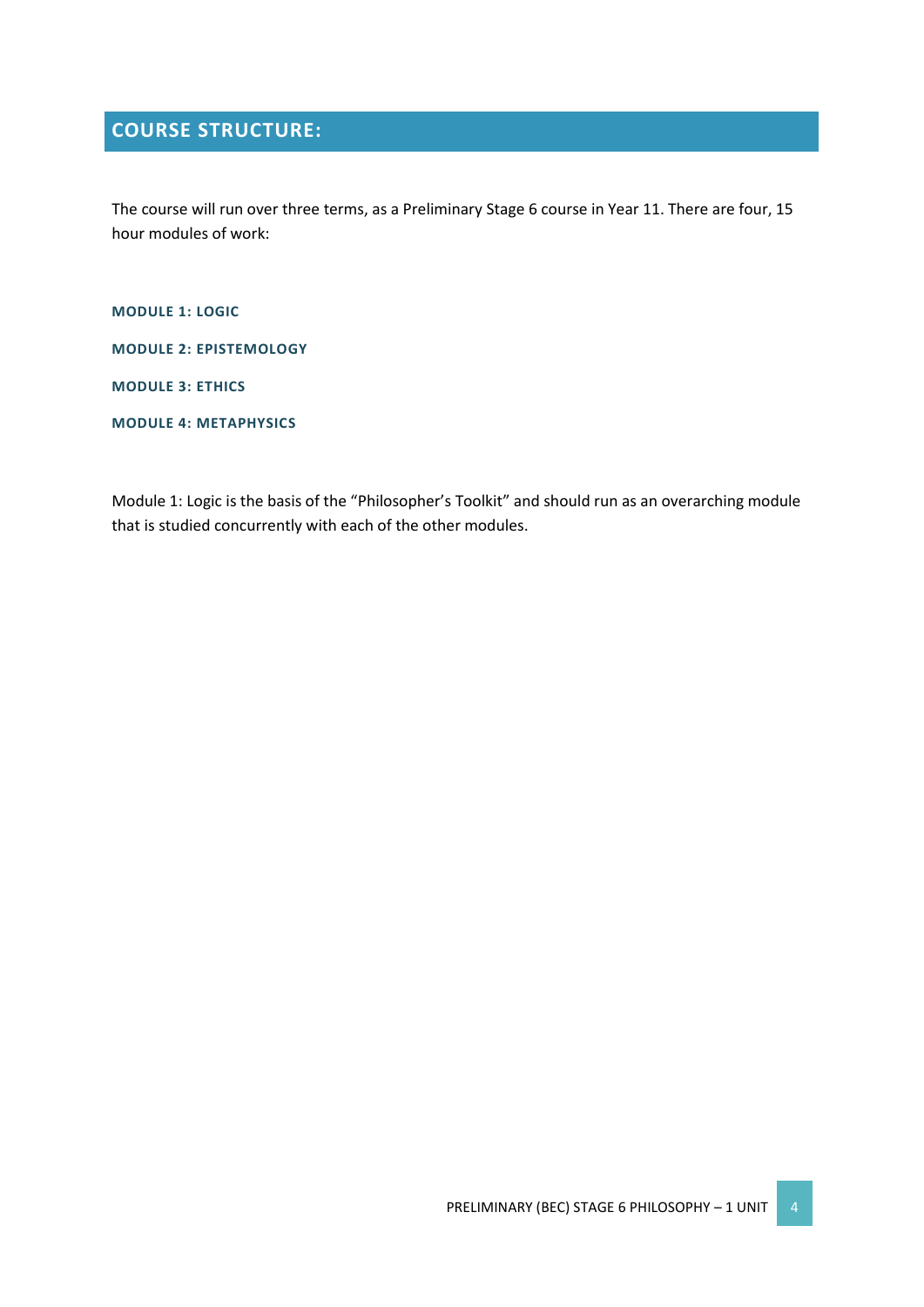# **OBJECTIVES AND OUTCOMES**

The following objectives and outcomes relate to the course as a whole.

The emphasis given to particular objectives and outcomes will depend upon the modules selected.

KNOWLEDGE AND SKILLS (KS) OBJECTIVES AND RELATED OUTCOMES

KS OBJECTIVE 1 STUDENTS WILL DEVELOP:

**Skills in logic and critical thinking.**

*OUTCOME KS 1.1 A STUDENT:*

Constructs logically valid arguments.

*OUTCOME KS 1.2 A STUDENT:*

Differentiates between logic, rhetoric and fallacies.

*OUTCOME KS 1.3 A STUDENT:*

Asks creative questions which consider issues from multiple perspectives.

#### KS OBJECTIVE 2 STUDENTS WILL DEVELOP:

**Skills and understanding of knowledge acquisition, justification and application.**

*OUTCOME KS 2.1 A STUDENT:*

Understands how knowledge is acquired, justified and applied in a variety of fields.

*OUTCOME KS 2.2 A STUDENT:*

Presents knowledge with justification.

*OUTCOME KS 2.3 A STUDENT:*

Critically examines the validity of knowledge from multiple philosophical and scientific perspectives.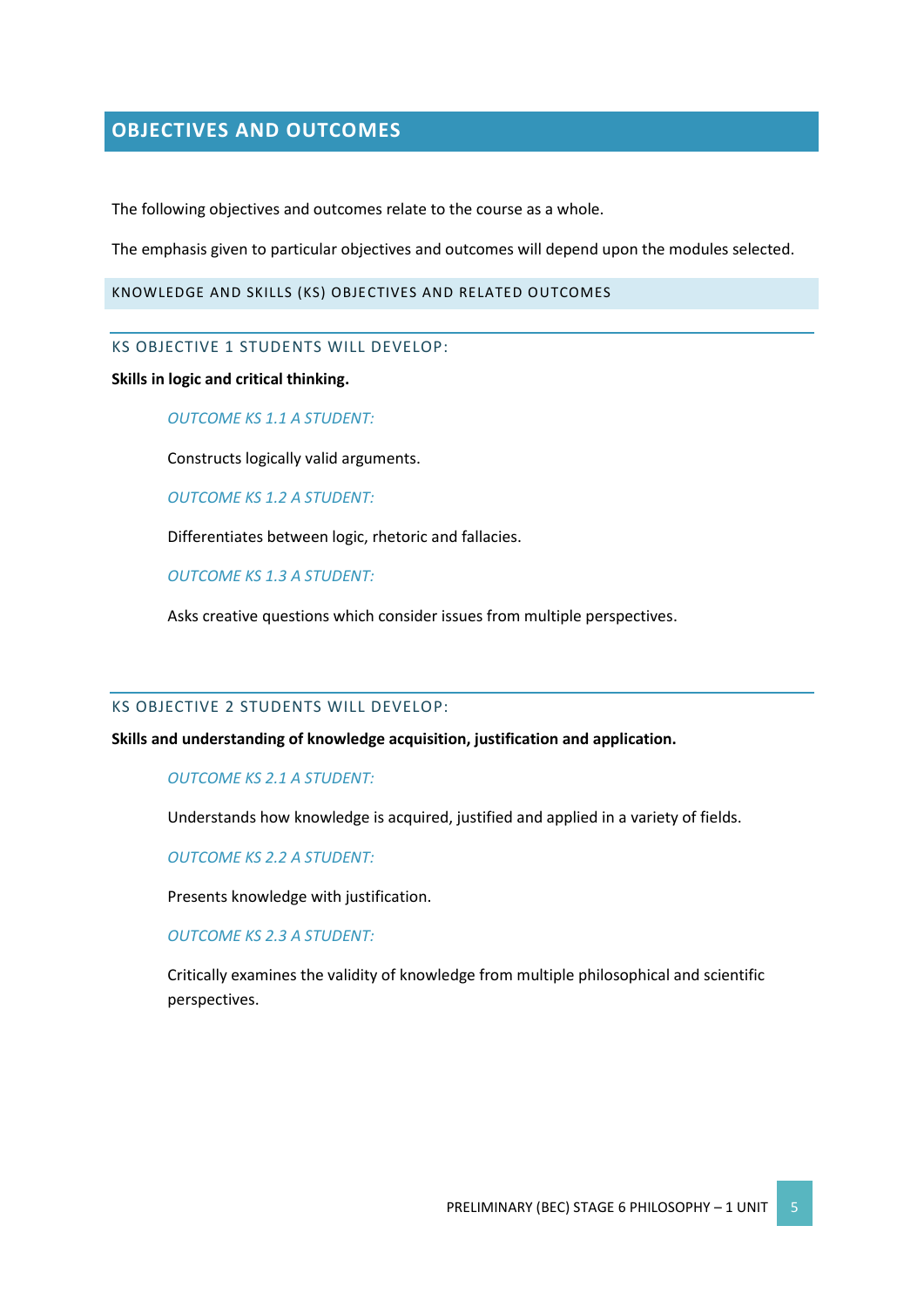#### KS OBJECTIVE 3 STUDENTS WILL DEVELOP:

#### **Ethical understanding.**

#### *OUTCOME KS 3.1 A STUDENT:*

Develops an understanding of models of ethical decision-making.

*OUTCOME KS 3.2 A STUDENT:*

Applies ethics to evaluate a range of decisions and consequences.

## KS OBJECTIVE 4 STUDENTS WILL DEVELOP:

#### **An understanding of the nature of existence.**

#### *OUTCOME KS 4.1 A STUDENT:*

Differentiates between appearance and reality.

*OUTCOME KS 4.2 A STUDENT:*

Understands the complexity of the human condition.

#### *OUTCOME KS 4.3 A STUDENT:*

Demonstrates understanding of a variety of philosophical theories when discussing metaphysical problems.

#### KS OBJECTIVE 5 STUDENTS WILL DEVELOP:

#### **Research and communication skills.**

#### *OUTCOME KS 5.1 A STUDENT:*

Communicates ideas effectively, using a range of modes, media and technologies.

#### *OUTCOME KS 5.2 A STUDENT:*

Conducts independent research using a variety of research tools.

#### *OUTCOME KS 5.3 A STUDENT:*

Synthesises information from multiple sources.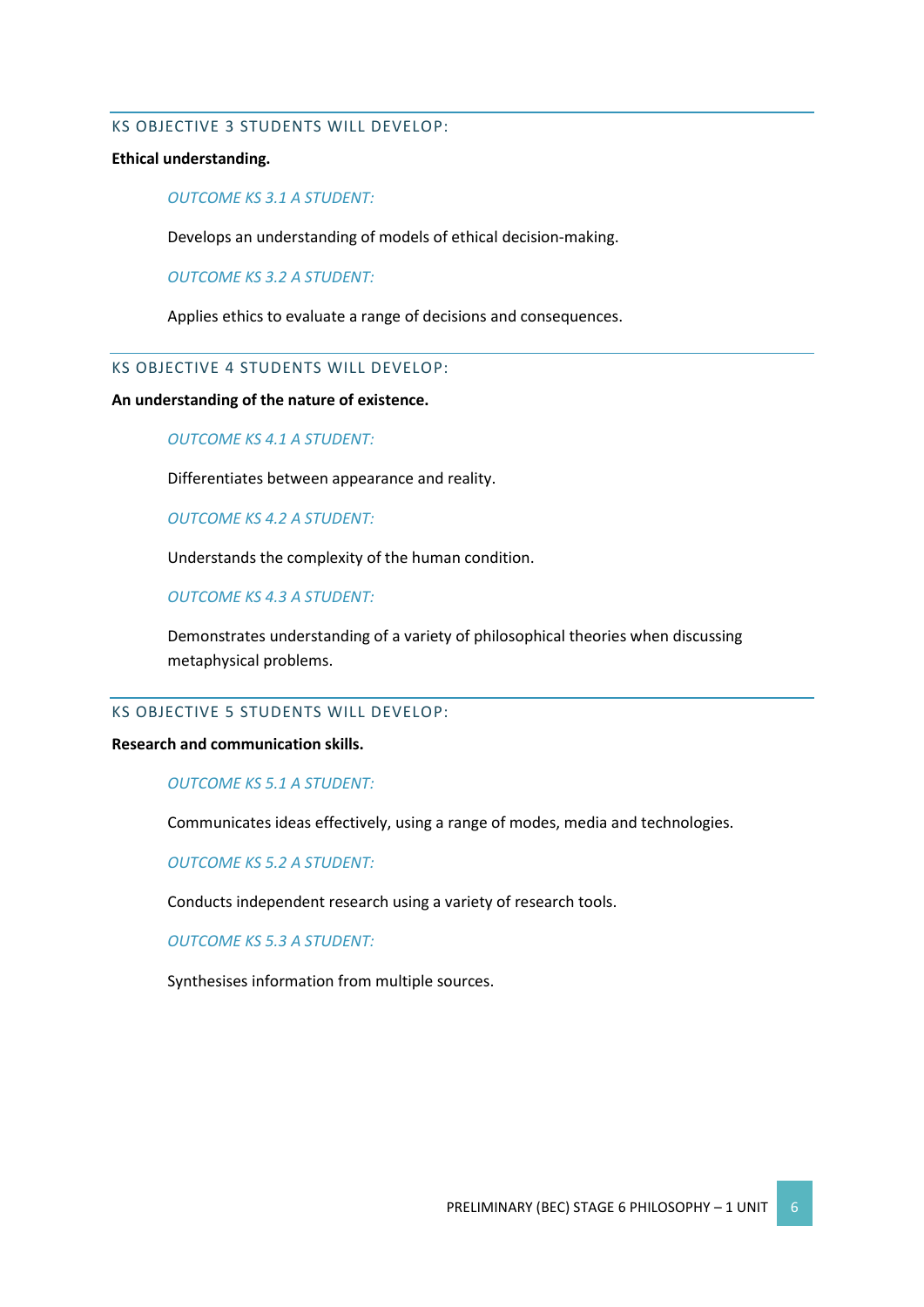#### VALUES AND ATTITUDES (VA) OBJECTIVE AND RELATED OUTCOMES

#### VA OBJECTIVE STUDENTS WILL DEVELOP:

**Reflective awareness and understanding of the positive influence philosophy has on society.**

#### *OUTCOME VA1 A STUDENT:*

Reflects explicitly on personal values and beliefs.

#### *OUTCOME VA 2 A STUDENT:*

Develops an understanding that each individual can make a difference.

#### *OUTCOME VA 3 A STUDENT:*

Develops a tolerance for divergent philosophies.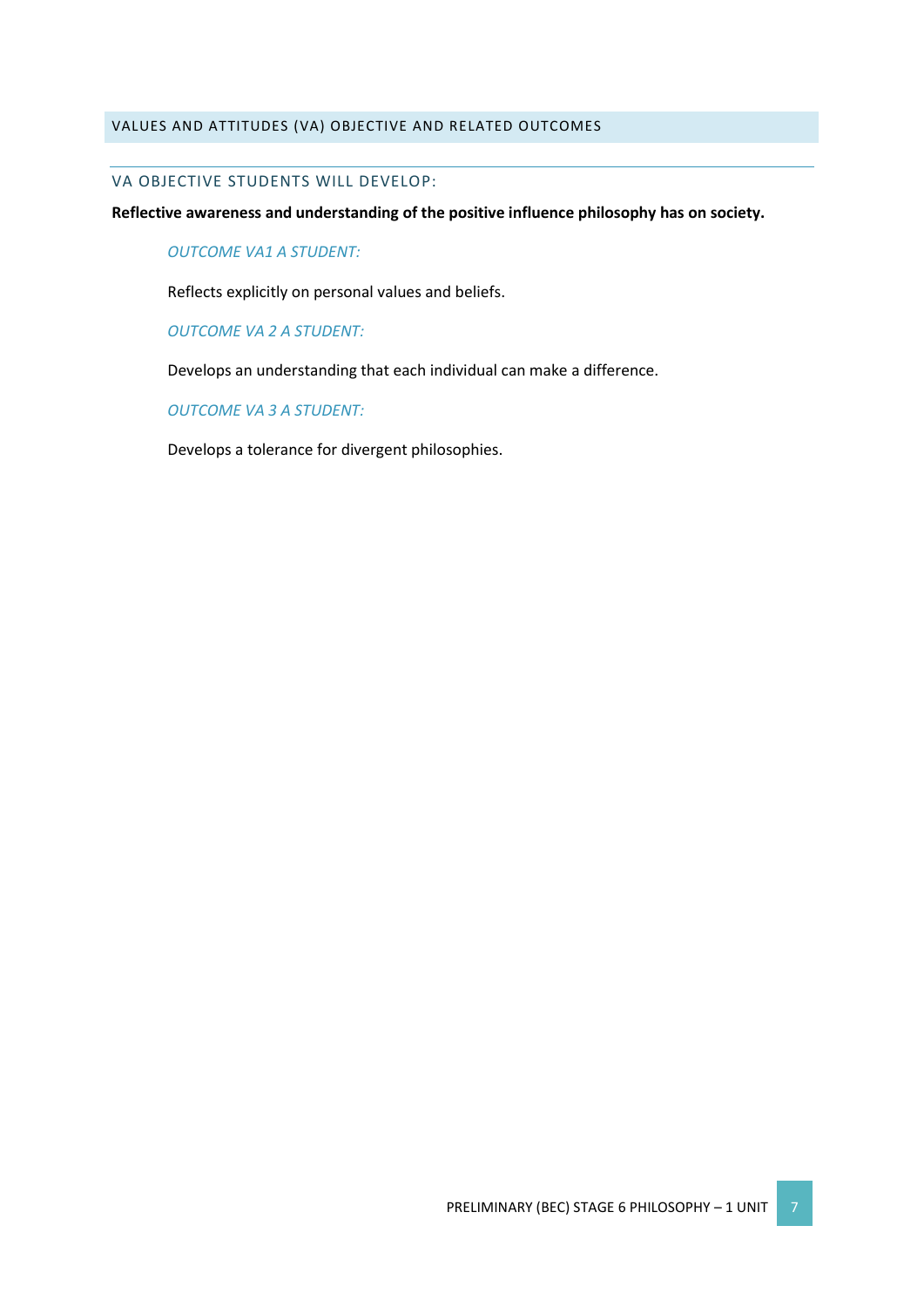# **MODULE 1: LOGIC** (15HRS)

Logic is defined here as the study of reasoning. Students will gain a basic understanding of the principles of logic and learn how to construct valid arguments. The students will hone these skills in structured practical philosophical discussions called Communities of Inquiry. *(See Supplementary Material 1 – Communities Of Inquiry)* This module should be dealt with as an overarching unit of work that is concurrently taught with all other modules.

# MODULE ONE OUTCOMES:

#### *OUTCOME KS 1.1 A STUDENT:*

Constructs logically valid arguments.

*OUTCOME KS 1.2 A STUDENT:*

Differentiates between logic, rhetoric and fallacies.

*OUTCOME KS 1.3 A STUDENT:*

Asks creative questions which consider issues from multiple perspectives.

#### *OUTCOME KS 5.1 A STUDENT:*

Communicates ideas effectively, using a range of modes, media and technologies.

#### *OUTCOME KS 5.2 A STUDENT:*

Conducts independent research using a variety of research tools.

#### *OUTCOME KS 5.3 A STUDENT:*

Synthesises information from multiple sources.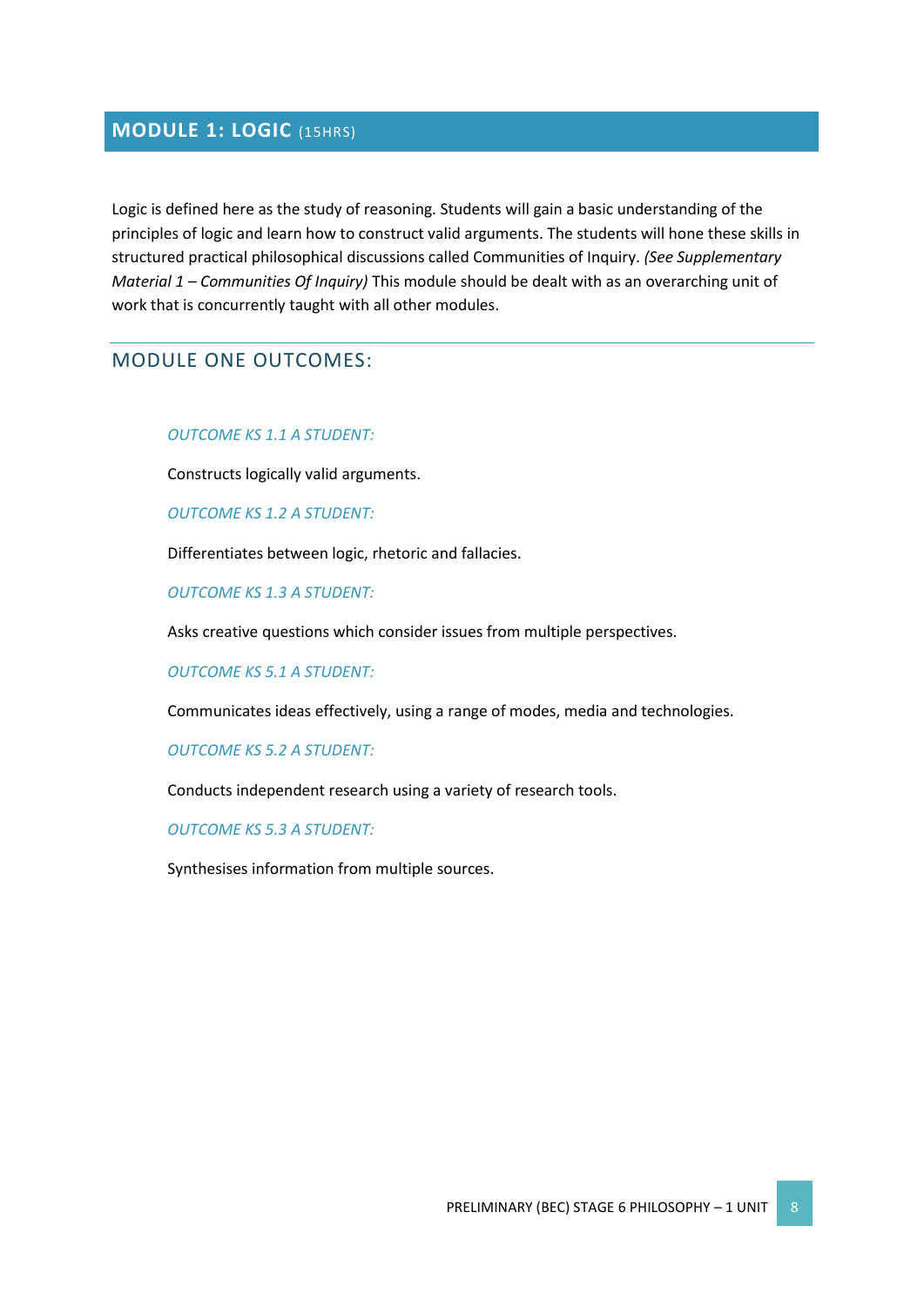# CONTENT OF CORE MODULE 1

## *1 - STUDENTS LEARN ABOUT*

The Origins of Logic: Aristotle's concepts of Pathos, Ethos, and Logos. The students will develop an understanding of the nature and characteristics that distinguish each of them.

## *STUDENTS LEARN TO*

Critically examine texts/speeches to identify the use of Pathos, Ethos or Logos by an author/speaker.

# *2 - STUDENTS LEARN ABOUT*

- The structure of and the construction of arguments. An argument is here defined as a set of premises or propositions intended to support a conclusion through logical derivation that is free of Pathos, Ethos or other rhetorical devices.
- The use of existential and universal quantifiers in philosophical arguments, including the use of 'all', 'some' and 'none'.
- The standard logical operators: Negation, Conjunction, Disjunction, Conditional, and Biconditional.

# *STUDENTS LEARN TO*

Construct simple arguments using logical operators: e.g. If P then Q and P, therefore Q. Construct and identify simple statements and arguments using quantifiers: All P are Q and some P are S, therefore some Q are S. Use logical symbols to express statements and derive conclusions using a formal calculus. (Examples in Supplementary Material 2 - Formalisation)

#### *3 - STUDENTS LEARN ABOUT*

Ambiguity (Lexical and Syntactic) and Vagueness: how to avoid them in philosophical discussion.

#### *STUDENTS LEARN TO*

Define and narrow philosophical problems in Communities of Inquiry to achieve clarity.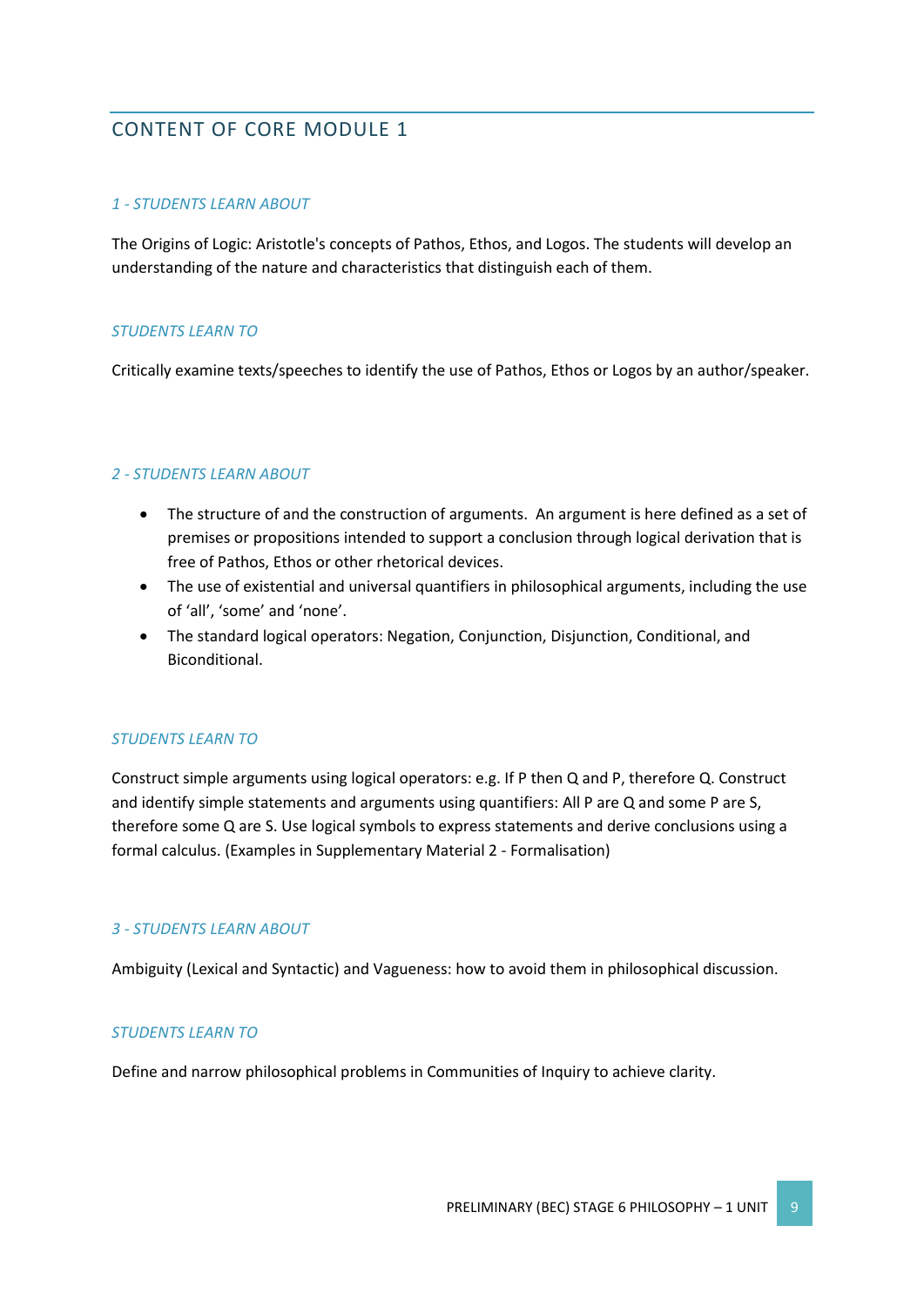#### *4 - STUDENTS LEARN ABOUT*

- The elements of Deductive, Inductive and Abductive arguments.
- The difference between Deductive Validity and Deductive Soundness.
- The difference between Inductive Force and Inductive Soundness.
- David Hume's Problem of Induction.
- The forms of Modus Ponens and Modus Tollens, and the formal fallacies of Affirming the Consequent and Denying the Antecedent

## *STUDENTS LEARN TO*

- Construct and identify Deductive, Inductive and Abductive arguments.
- Critique the discussions of their peers identifying the types of logic used and their validity/soundness or degree of force/soundness.
- Use the forms of Modus Ponens and Modus Tollens in Philosophical discussion/writing.

## *5 - STUDENTS LEARN ABOUT*

Rhetoric and Fallacies: Appeal to Emotion, Buzzwords, Scare Quotes, Trading on Equivocation, Majority Belief, Common Practice, Appeal to Authority, Ad Hominem, Tu Quoque, Weak Analogies, Conflation of Morality with Legality, Post hoc ergo propter hoc, Straw Man, False Dichotomy and Begging the Question.

#### *STUDENTS LEARN TO*

Identify the use of Rhetoric and Fallacies in Texts and Discussions.

# *6 - STUDENTS LEARN ABOUT (OPTIONAL EXTENSION ACTIVITY)*

The conventions and use of "Truth Tables" to explore the structure of arguments in greater detail. (See Supplementary Material 3 – Examples of Truth Tables)

#### *STUDENTS LEARN TO*

Use "Truth Tables" to explore the structure of arguments in greater detail.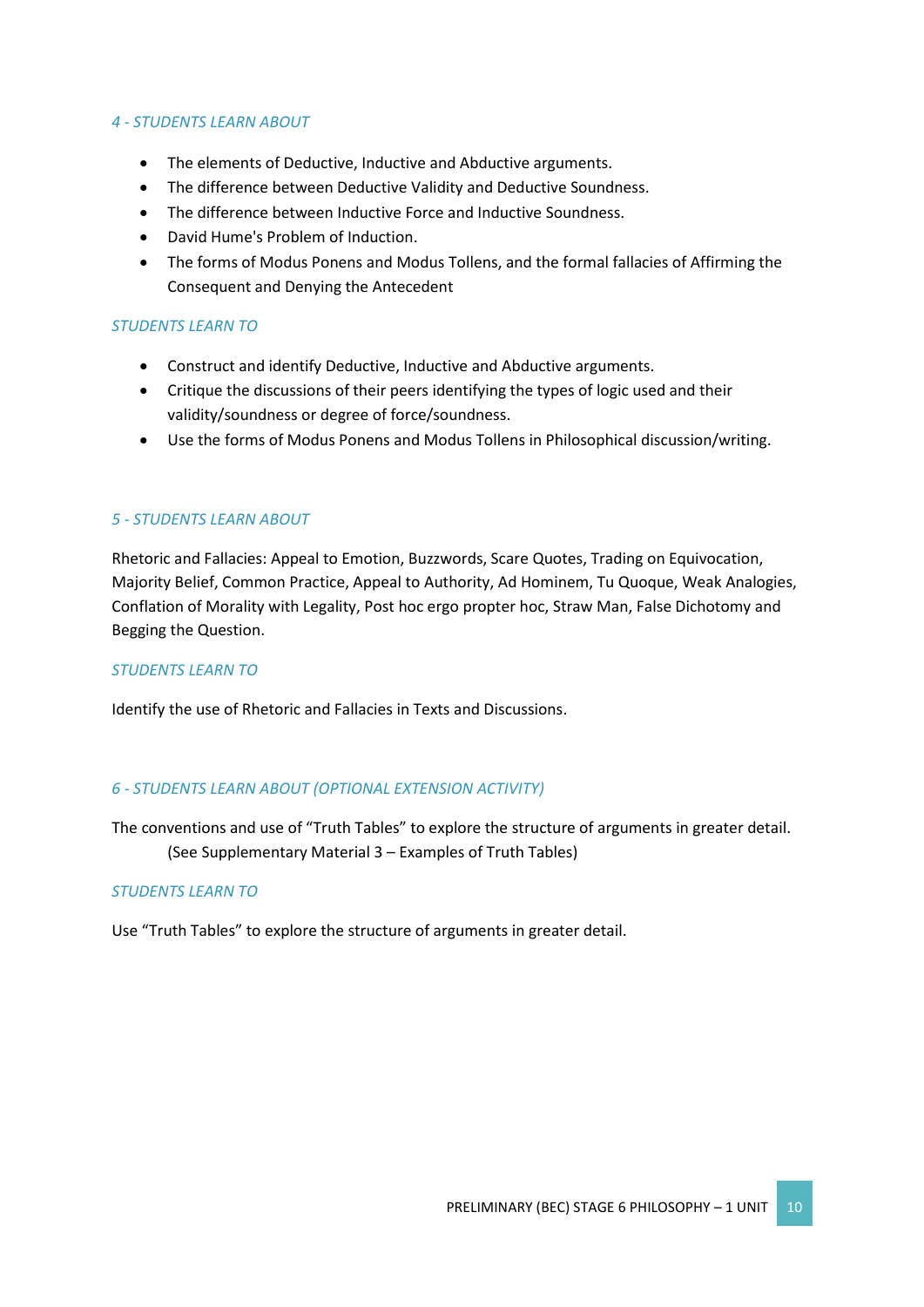## SUPPLEMENTARY MATERIAL 1: COMMUNITIES OF INQUIRY (BASIC GUIDELINES)

A community of inquiry (COI) is a group activity in which students listen to each other with respect, build on one another's ideas, challenge one another to supply reasons for otherwise unsupported opinions, assist each other in drawing inferences from what has been said, and seek to identify one another's assumptions. A community of inquiry attempts to follow the inquiry where it leads rather than be penned in by the boundary lines of existing disciplines. A dialogue that tries to confirm to logic, it moves forward indirectly like a boat tacking into the wind, but in the process its progress comes to resemble that of thinking itself. Consequently, when this process is internalised by participants, they come to think in moves that resemble its procedures. They come to think as the process thinks.

- Be prepared for the discussion
- One person speaks at a time
- There is a need to ask questions
- Deep listening is integral to the process
- Give reasons for opinion
- Check assumptions, reasoning, evidence your own as well as others
- Define and discuss points of difference as well as points of agreement
- Ask others for reasons, definitions, evidences, examples, assumptions if necessary
- Admit when you disagree with something that you may have thought earlier
- Sense of community is essential
- All opinions are respected
- The discussion makes the pathway not a leader
- Differences are a fundamental part of the process
- Accept that others may disagree with you
- Conflict and mistakes made in good faith are to be seen as opportunities for learning and growth.
- This is a thinking process that can challenge assumptions and preconceived ideas
- It may be that you need to change your mind
- It is NOT about winning an argument. Argument in Philosophy is not adversarial.
- It is about thinking more deeply about matters of importance to you as a member of the community.
- All challenges are to ideas expressed and not to the people expressing ideas.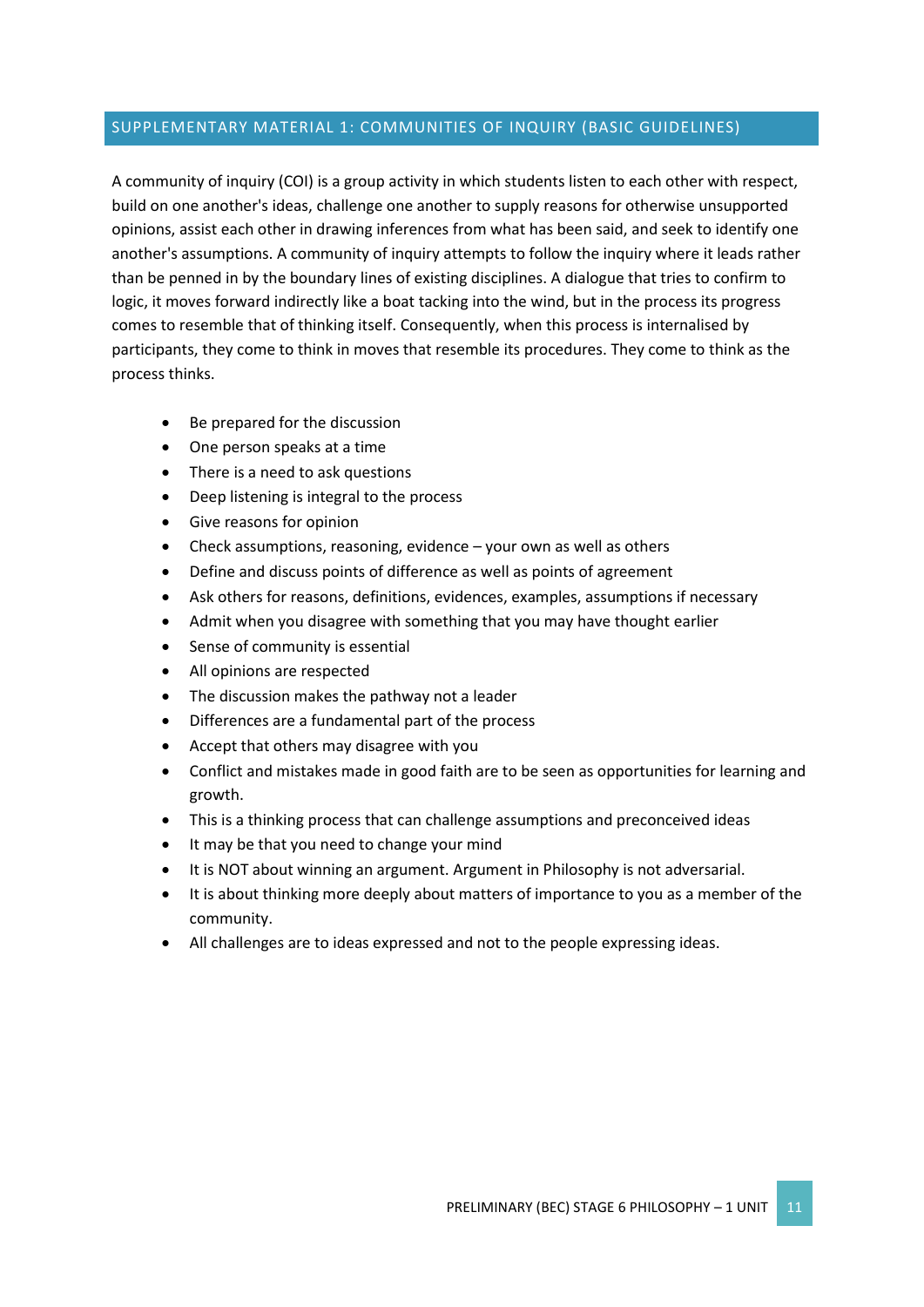## SUPPLEMENTARY MATERIAL 2: FORMALISATION

In order to be sure that we are concerning ourselves only with the validity of the argument, and are not being waylaid by rhetorical force or intuitiveness, it is important that we formalise the argument under consideration into a formal calculus.

To do this, we take a natural language argument, such as: 'If there is fire, there is smoke; there is fire; therefore, there is smoke', and we create a lexicon of symbols to stand for the various propositions of the argument. Let 'P', then, stand for 'there is fire', and 'Q' for 'there is smoke'. As for the connectives of the argument (in this case, 'if ... then ...'), we use the following conventional symbols, which also have the following names:

| <b>Natural Language Connective</b> | <b>Formal Operator/ Connective</b> | <b>Formal Name</b> |  |
|------------------------------------|------------------------------------|--------------------|--|
| 'Not'                              |                                    | Negation           |  |
| $^{\prime}$ and $^{\prime}$        | Conjunction                        |                    |  |
| $\cdot \ldots$ or $\ldots$         |                                    | Disjunction        |  |
| 'If $\dots$ then $\dots'$          |                                    | Conditional        |  |
| " if and only if ' or 'iff'        |                                    | Biconditional      |  |

So, in the case of our natural language argument, we would formalise it as follows, where, like in mathematics, the horizontal line indicates the conclusion below:

P⊃Q  $P_{\perp}$  $\Omega$ 

#### *Natural Language Argument:*

'Joel studies logic and Jill studies Art if, and only if, they are in different classrooms for Period 2; Joel studies logic; but Jill doesn't study Art; therefore Joel and Jill are not in different classrooms for Period 2.'

*Lexicon*

P – 'Joel studies logic'

Q – 'Jill studies Art'

R – 'Joel and Jill are in different classrooms for Period 2'

#### *Formalisation*

 $(P \wedge Q) \equiv R$ P  $\neg Q$ ¬R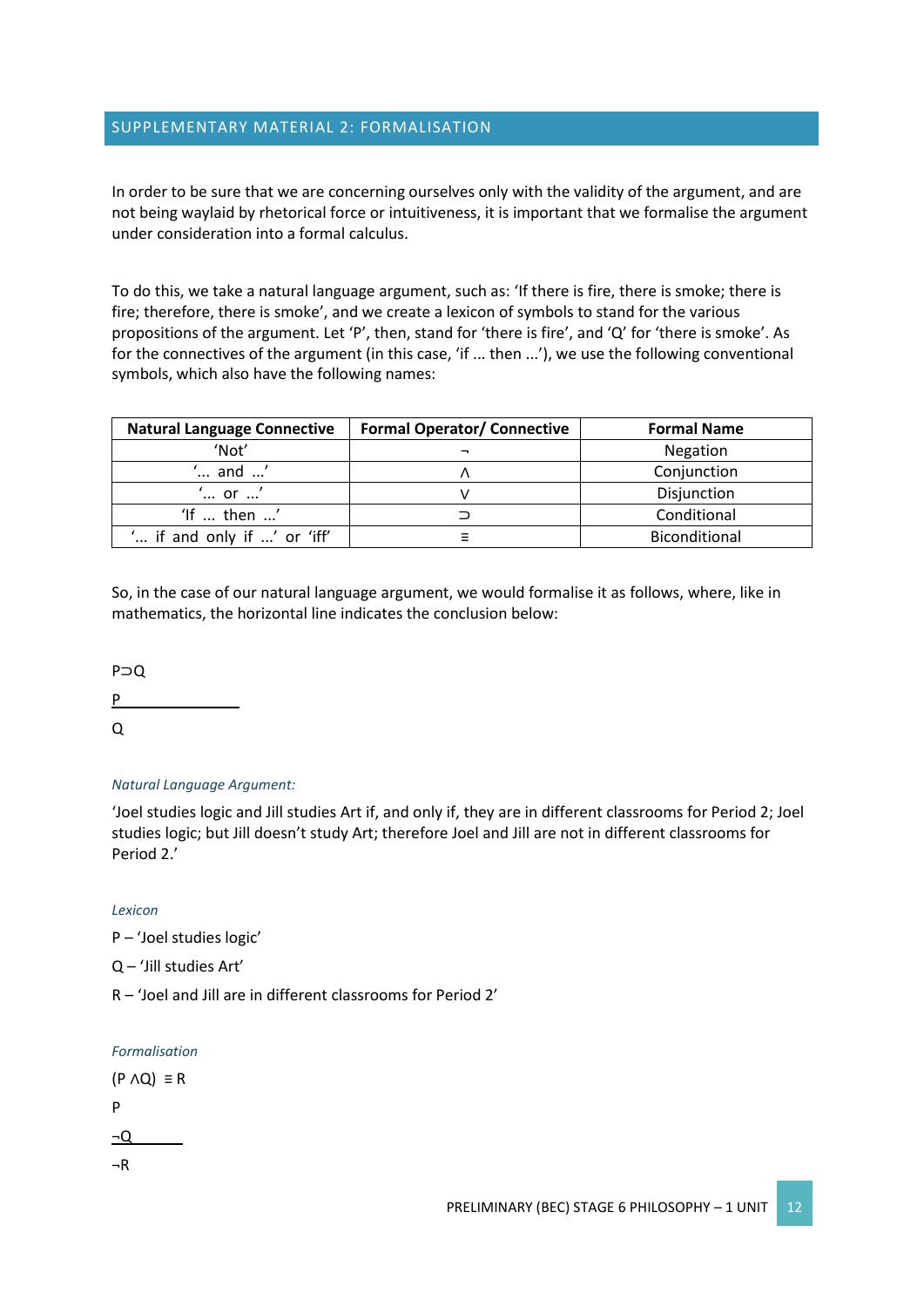#### SUPPLEMENTARY MATERIAL 3: EXAMPLES OF TRUTH TABLES

**Truth-value,** in logic, is the truth (T) or falsity (F) of a given proposition or statement. Logical connectives, such as disjunction (symbolized ∨, for "or") and negation (symbolized ¬), can be thought of as truth-functions, because the truth-value of a compound proposition is a function of, or a quantity dependent upon, the truth-values of its component parts.

The truth-value of a compound statement can readily be tested by means of a chart known as a truth table. Each row of the table represents a possible combination of truth-values for the component propositions of the compound, and the number of rows is determined by the number of possible combinations. For example, if the compound contains just two component propositions, there will be four possibilities and thus four rows to the table. The logical properties of the common connectives may be displayed by truth tables as follows:

|                                                                     | And              |                                    |                |  |
|---------------------------------------------------------------------|------------------|------------------------------------|----------------|--|
| р<br>q                                                              | $P \wedge q$     | р<br>q                             | p V q          |  |
| $\begin{array}{c} T \\ T \\ F \\ F \end{array}$<br>$\boldsymbol{T}$ |                  | $\overline{T}$<br>$\boldsymbol{T}$ | T              |  |
| $\overline{F}$                                                      |                  | $\overline{T}$<br>$\boldsymbol{F}$ | $\overline{T}$ |  |
| ${\cal T}$                                                          | T F F F          | T                                  | $\overline{T}$ |  |
| $\overline{F}$                                                      |                  | r<br>F<br>$\cal F$                 | $\overline{F}$ |  |
|                                                                     | If $\ldots$ then |                                    | Not            |  |
| р<br>q                                                              | $p \supset q$    | р                                  | p              |  |
| T<br>$\boldsymbol{T}$                                               | T                |                                    | F              |  |
| $T \n\in F$<br>F                                                    | F                | $T \nF$                            | $\overline{T}$ |  |
| ${\cal T}$                                                          |                  |                                    |                |  |
| R<br>Ħ                                                              |                  |                                    |                |  |

(In the "or" table, for example, the second line reads, "If P is true and Q is false, then P ∨ Q is true.") Truth tables of much greater complexity, those with a number of truth-functions, can be constructed by means of a computer

| p.           |   | q $p \wedge q$ | These are statements.<br>"p ^ q" stands for "p and q."                  |
|--------------|---|----------------|-------------------------------------------------------------------------|
| $T$ $T$      |   |                | The first row says "p" is true,<br>"q" is true, and "p Aq is true."     |
| $\mathbf{T}$ | F | F              | The second row says "p" is true,<br>"q" is false, and "p  oq" is false. |
| F            |   | F              | The third row says "p" is false,<br>"q" is true, and "p  q is false.    |
| F            | F | F              | The fourth row says "p" is false,<br>"q" is false, and "p∧q" is false.  |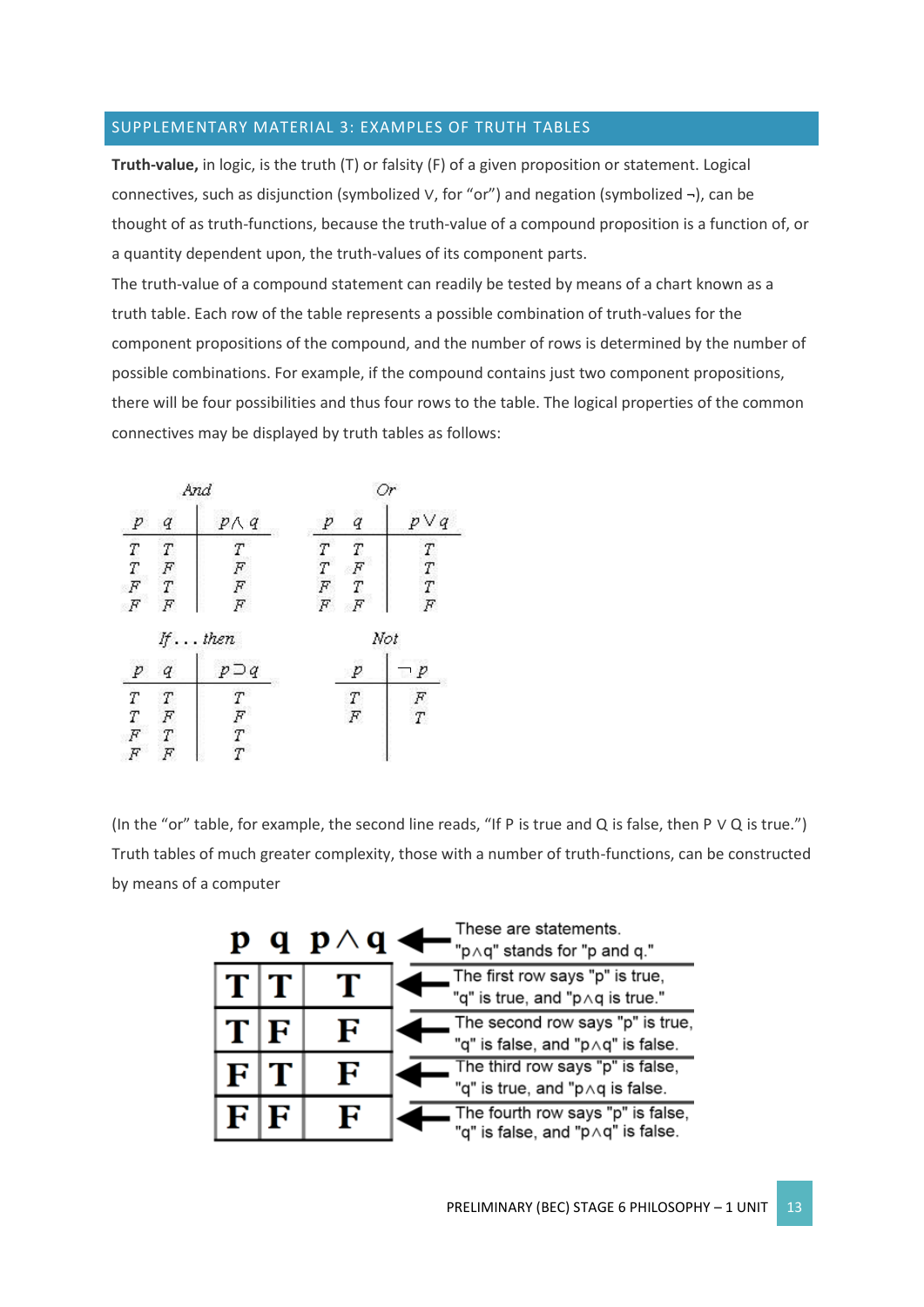# **MODULE 2: EPISTEMOLOGY** (15HRS)

Epistemology is the study of the nature of knowledge, its acquisition, justification and application. Students will be introduced to views of knowledge that shaped western intellectual history as well as some views of how such knowledge is acquired and justified. The course also considers how knowledge is applied in different fields: mathematics, science, art, social sciences and the humanities. Familiarity with key concepts and basic themes, and engagement in epistemological debates, will help students inculcate a deeper awareness of what it means to know something. The activities associated with this module will help develop the metacognitive skills of students through structured reflection, especially when they reflect on what they learn, how they learn, and how they apply their knowledge. Students who have grasped these ideas and successfully developed these skills will think more critically and become more active learners, taking an independent role in planning and reflecting on their own learning in their different fields of study.

# MODULE TWO OUTCOMES:

#### *OUTCOME KS 2.1 A STUDENT:*

Understands how knowledge is acquired, justified and applied in a variety of fields.

#### *OUTCOME KS 2.2 A STUDENT:*

Presents knowledge with justification.

#### *OUTCOME KS 2.3 A STUDENT:*

Critically examines the validity of knowledge from multiple philosophical and scientific perspectives.

#### *OUTCOME KS 5.1 A STUDENT:*

Communicates ideas effectively, using a range of modes, media and technologies.

#### *OUTCOME KS 5.2 A STUDENT:*

Conducts independent research using a variety of research tools.

#### *OUTCOME KS 5.3 A STUDENT:*

Synthesises information from multiple sources.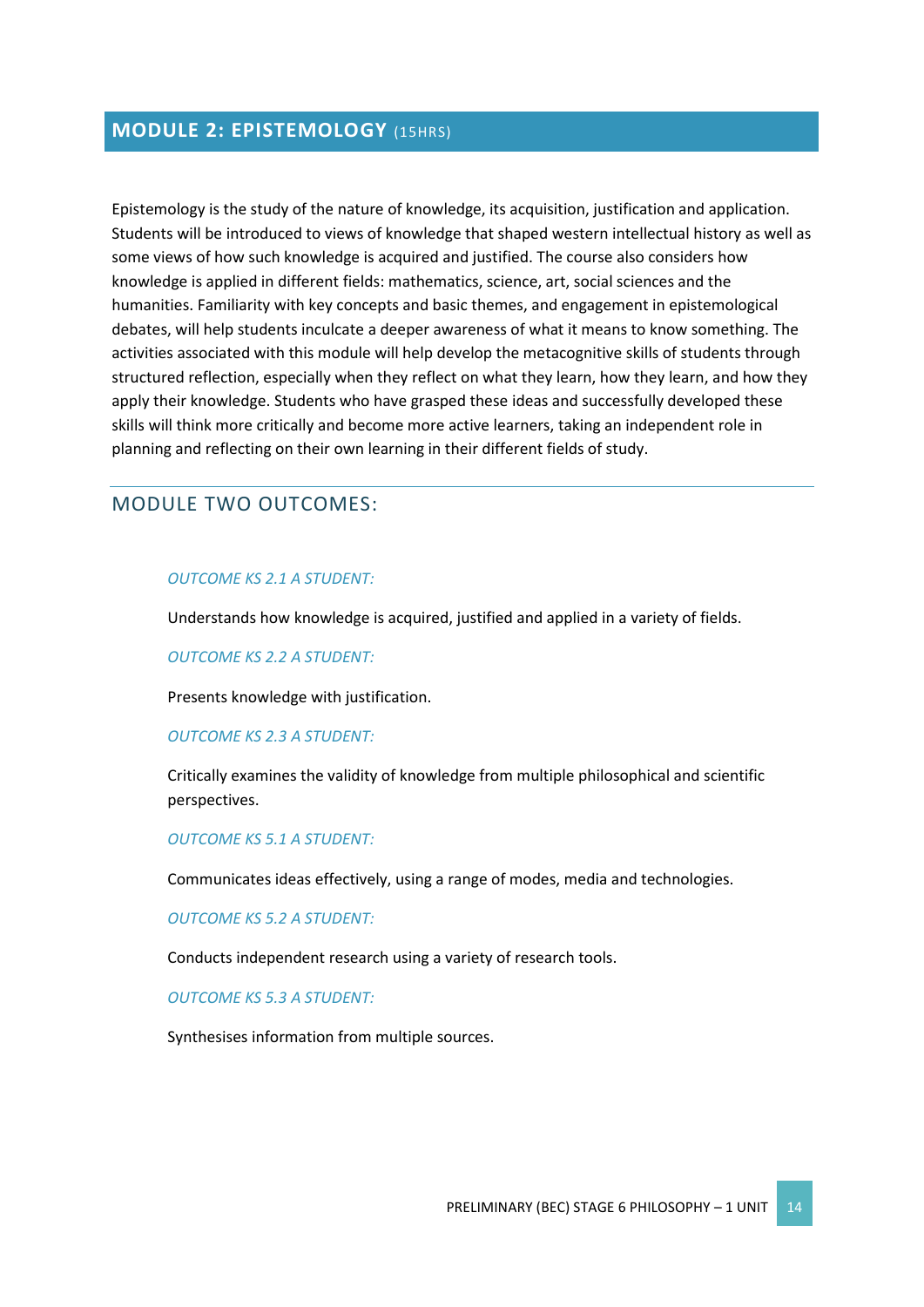# CONTENT OF CORE MODULE 2:

#### MODULE COMPONENT CONTENT 1 (2 HOURS): KNOWLEDGE: WHAT IS IT?

## *1 - STUDENTS LEARN ABOUT*

(A) Different types of knowledge including theoretical knowledge, practical knowledge and knowledge by acquaintance.

(B) The roles different types of knowledge have in contemporary life, for example in different professions.

# *1 - STUDENTS LEARN TO*

(A1) Describe and differentiate between different types of knowledge with reference to everyday examples (e.g. "I know that acid turns blue litmus red," "I don't know how to drive." etc.).

(B1) Understand the place of these different types of knowledge in contemporary society by reflecting on different professions and how they rely on some combination of these types of knowledge.

MODULE COMPONENT CONTENT 2 (2 HOURS): HOW DO WE DEFINE KNOWLEDGE?

#### *2 - STUDENTS LEARN ABOUT*

How knowledge is defined in terms of belief and truth.

- (A) How is knowledge connected to belief? Must we believe what we claim to know?
- (B) How is knowledge connected to truth? Can we know what is false?

#### *2 - STUDENTS LEARN TO*

(A1) Outline the definition of knowledge and its constituents.

(A2) Describe the connection between knowledge and belief.

(A3) Reflect on some foundational beliefs that underpin subject areas (e.g. physics, commerce, geography, music).

(B1) Describe the connection between knowledge and truth.

(B2) Reflect on some truths assumed in different subject areas (e.g. drama, biology, history).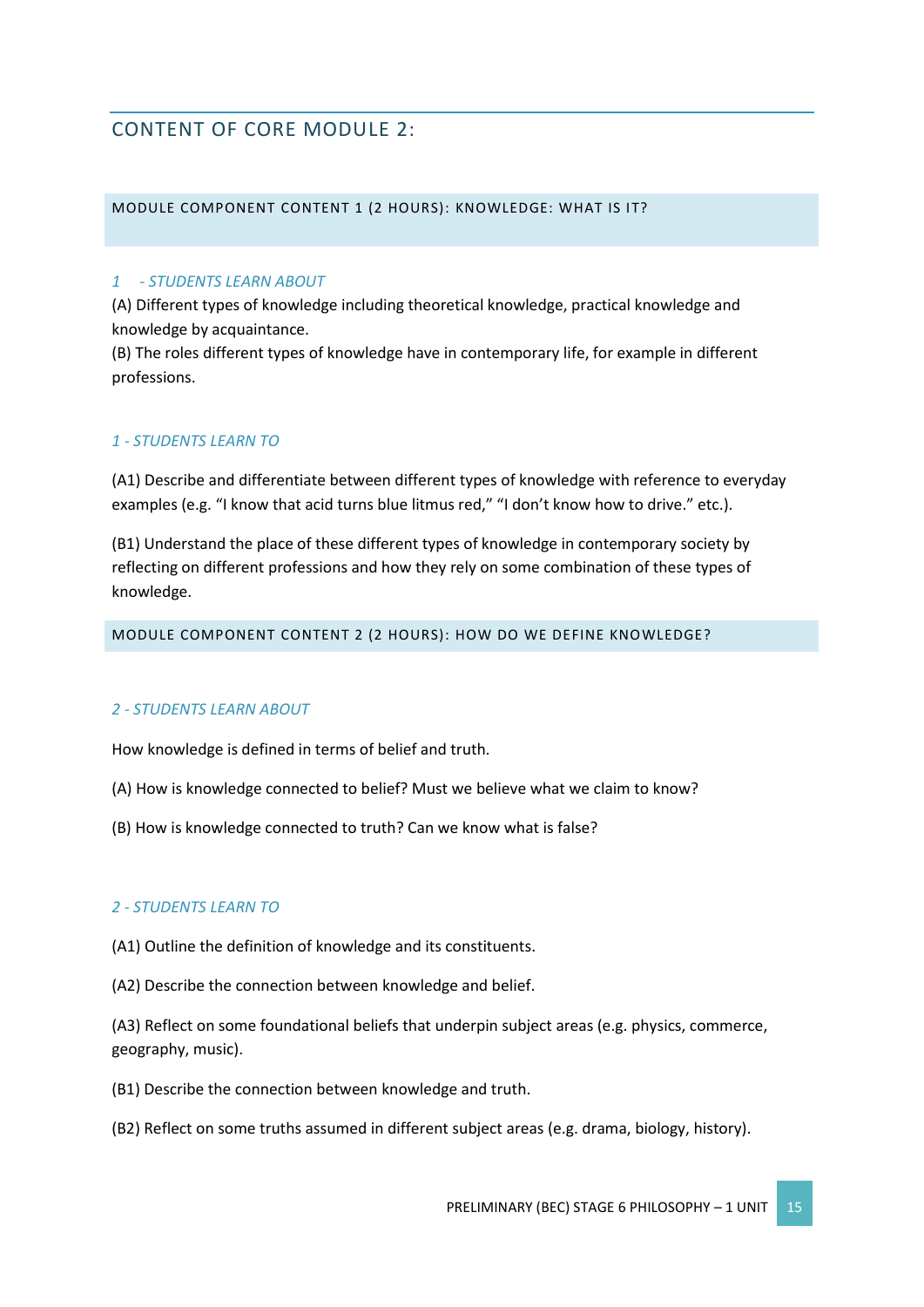#### MODULE COMPONENT CONTENT 3 (2 HOURS): SOURCES OF KNOWLEDGE: RATIONALISM

## *3 - STUDENTS LEARN ABOUT*

- (A) A theory of knowledge called 'rationalism,' of which the main proponent is Descartes.
- (B) The importance of rationalism and the place of reason in contemporary life.

## *3 - STUDENTS LEARN TO*

- (A1) Outline key elements of rationalism.
- (B1) Assess the main elements of rationalism.

(B2) Describe the weaknesses and strengths of a rationalist account of knowledge so as to understand the place of reason in our thinking.

#### MODULE COMPONENT CONTENT 4 (2 HOURS): SOURCES OF KNOWLEDGE: EMPIRICISM

## *4 - STUDENTS LEARN ABOUT*

(A) Empiricism, a theory of knowledge that emphasises the primary place of experience in knowledge. Locke, Berkeley and Hume are famous proponents of this view.

(B) The importance of empiricism and the nature of inductive reasoning in science.

#### *4 - STUDENTS LEARN TO*

- (A1) Outline key elements of empiricism.
- (B1) Assess the main elements of empiricism.

(B2) Describe the weaknesses and strengths of an empiricist account of knowledge in order to understand the process of inductive reasoning and the scientific method.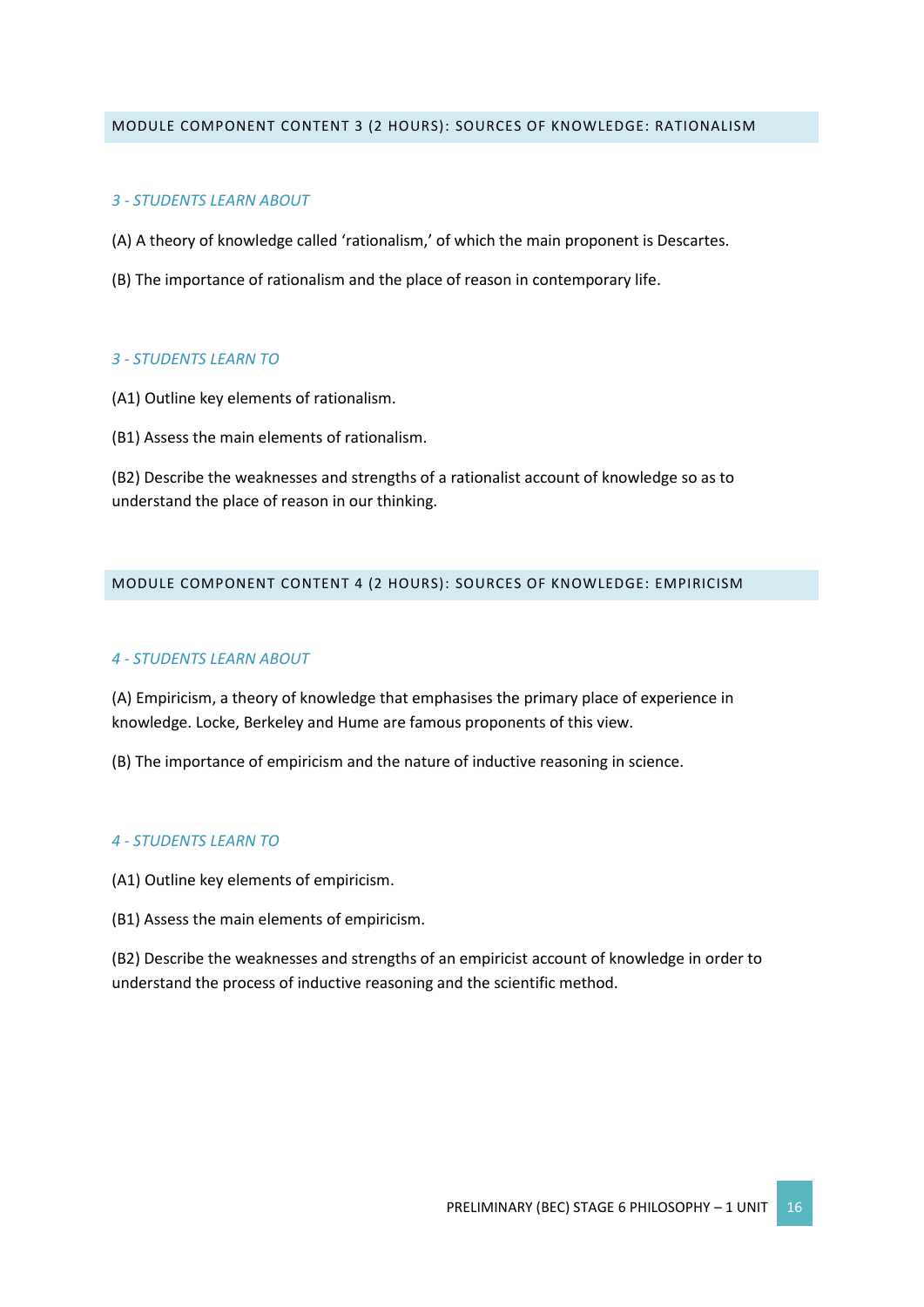#### MODULE COMPONENT CONTENT 5 (3 HOURS): THE JUSTIFICATION OF KNOWLEDGE

#### *5 - STUDENTS LEARN ABOUT*

The importance of providing *good reasons* for what we claim to know.

(A) Different types of evidence we call upon to justify our beliefs in different subject areas.

(B) Foundationalism, which holds that, while all beliefs must be justified, some beliefs are basic and they are self-justified (Descartes proposed a version of foundationalism).

(C) Reliabilism, which proposes that knowledge resulting from reliable processes either does not require justification, or immediately qualifies as knowledge.

## *5 - STUDENTS LEARN TO*

(A1) Describe the importance of justification in knowledge through understanding that what they believe to be true must be properly grounded in good reasons for holding that belief.

(A2) Evaluate the justification required for different types of knowledge claims, e.g. knowledge of a scientific theory (justified by other established theories, experimental results, refining and further testing), knowledge of pain in one's toe (justified by a person feeling the pain directly), knowledge of another person's character (justified by testimony, shared experiences, etc.).

(B1) Describe the main aspects of foundationalism.

(B2) Evaluate foundationalism, setting out its strengths and weaknesses.

(B3) Identify a foundationalist approach to knowledge and discuss its applications in contemporary life (e.g. mathematical knowledge).

(C1) Describe the main aspects of reliabilism.

(C2) Evaluate reliabilism, setting out its strengths and weaknesses.

(C3) Identify a reliabilist approach to knowledge and discuss its applications in contemporary life (e.g. reliance on witness accounts in legal trials).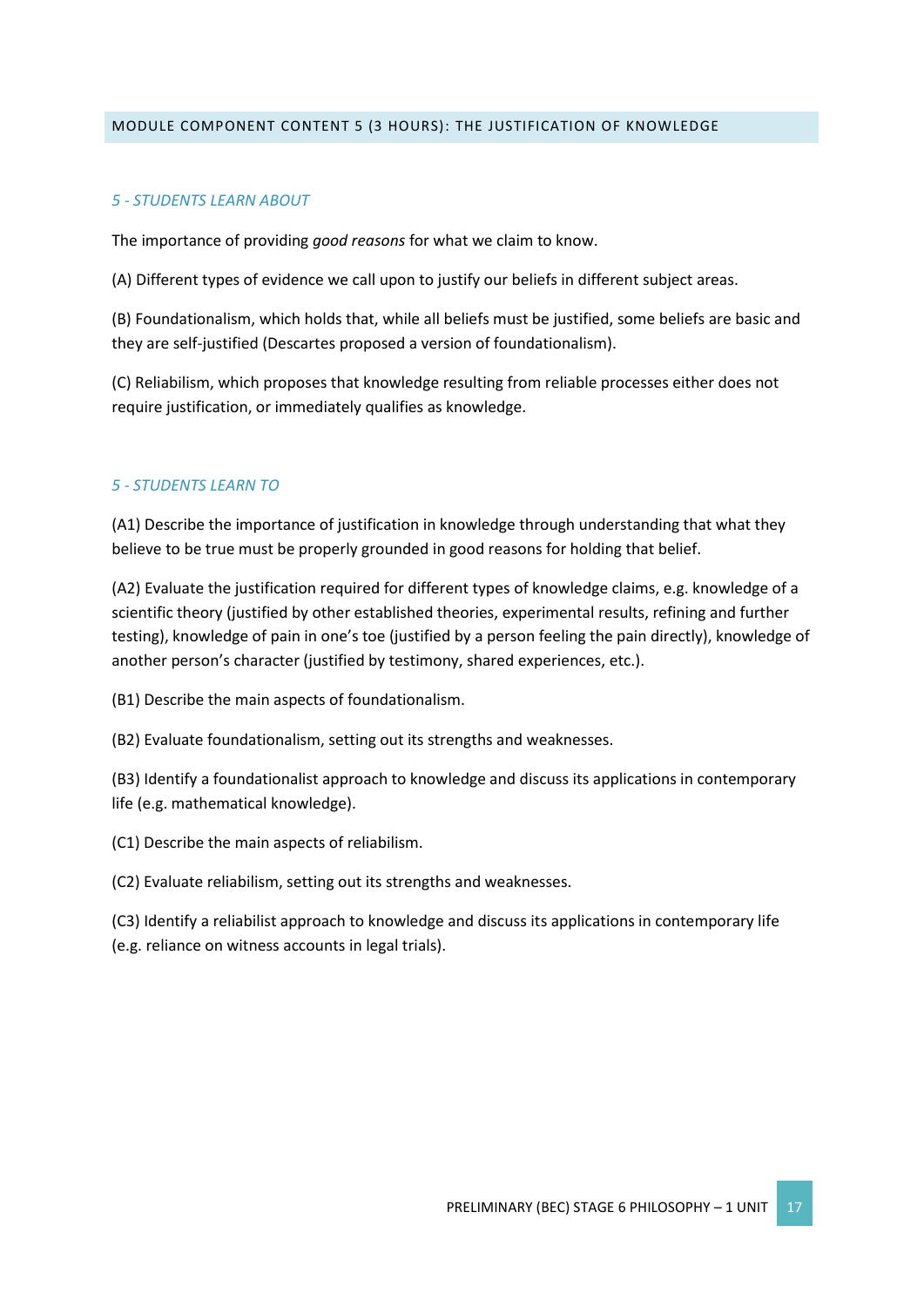#### MODULE COMPONENT CONTENT 6 (2 HOURS): SCEPTICISM ABOUT KNOWLEDGE

## *6 - STUDENTS LEARN ABOUT*

The limits of knowledge: how much do we, or can we, know? There are different reasons to be sceptical and two main theories are investigated.

(A) Being sceptical about what our senses 'tell' us. Descartes was sceptical about our sensory experiences.

(B) Being sceptical about how we understand our experiences. Hume raised questions about how our expectations 'filter' what we observe.

#### *6 - STUDENTS LEARN TO*

(A1) Describe the limits to knowledge acquired through the senses.

(A2) Evaluate the importance of relying on our senses through understanding the role of the senses in different professions (e.g. dentist, economist, bank teller, teacher and artist).

(B1) Describe the limits to inductive knowledge when it is based on questionable assumptions.

(B2) Evaluate the place of inductive knowledge in everyday life (e.g. reliance on the alarm clock to wake us up, taking public transport, interacting with friends, using electronic devices).

#### MODULE COMPONENT CONTENT 7 (2 HOURS): THE ACQUISITION OF KNOWLEDGE

#### *7 - STUDENTS LEARN ABOUT*

How different types of knowledge may be learnt and applied.

(A) The differences between theoretical and practical knowledge and how each of these, or both in combination, is part of ordinary life (e.g. knowing how to dance, knowing how to play team sport, knowing the chemical reactions of particular elements).

(B) How theoretical and practical knowledge are learnt (e.g. memorising, practising, repeating, writing, working through examples, listening, discussing).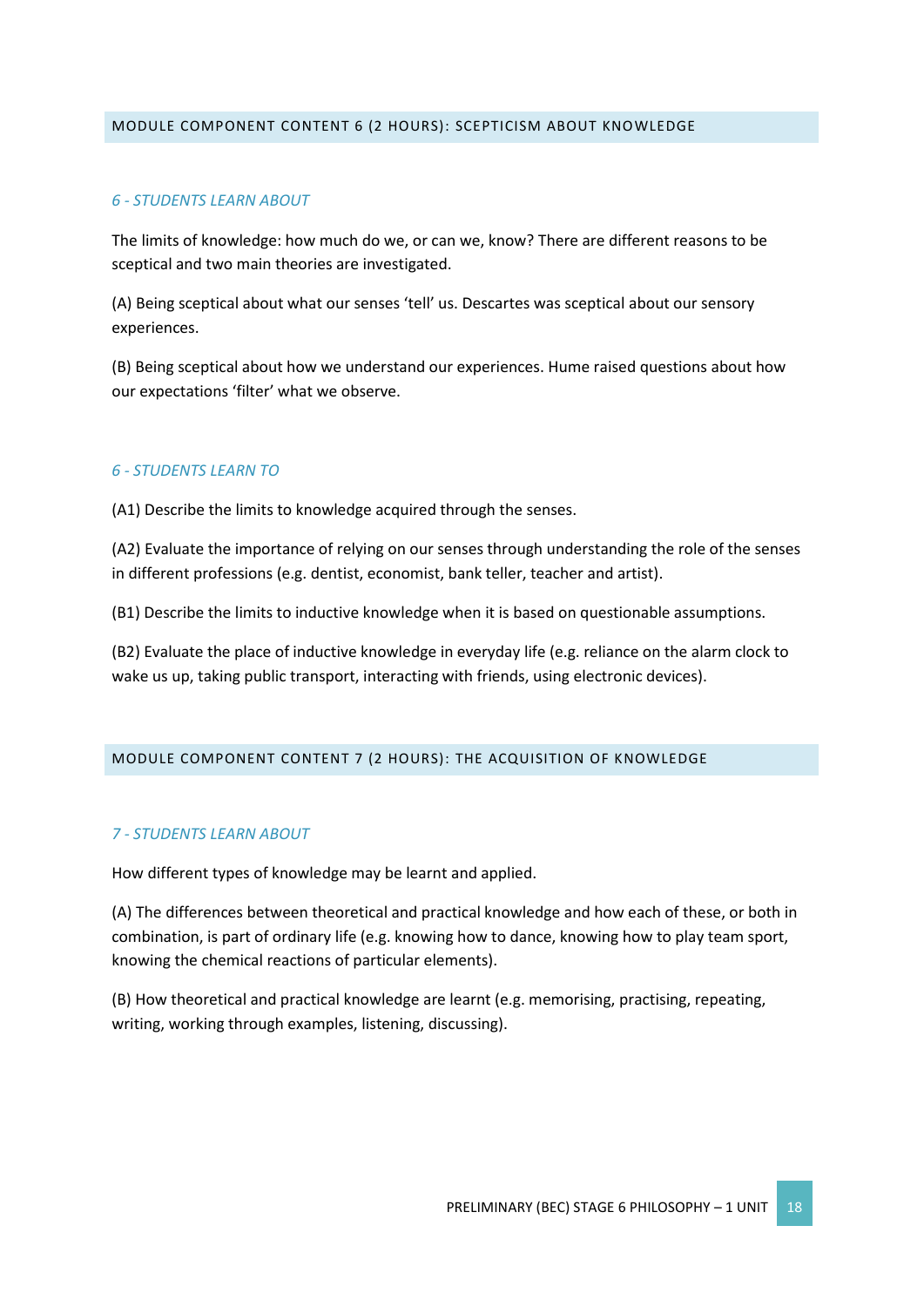## *7 - STUDENTS LEARN TO*

(A1) Distinguish between practical and theoretical knowledge.

(A2) Explain how practical and theoretical knowledge play a role in ordinary lives and in the professions.

- (B1) Describe the relation between a particular type of knowledge and how it is best learnt.
- (B2) Describe the differences between different learning activities.
- (B3) Reflect on their own learning styles.

*FURTHER DETAIL FOR THIS UNIT FOLLOWS IN SUPPLEMENTARY MATERIAL 4*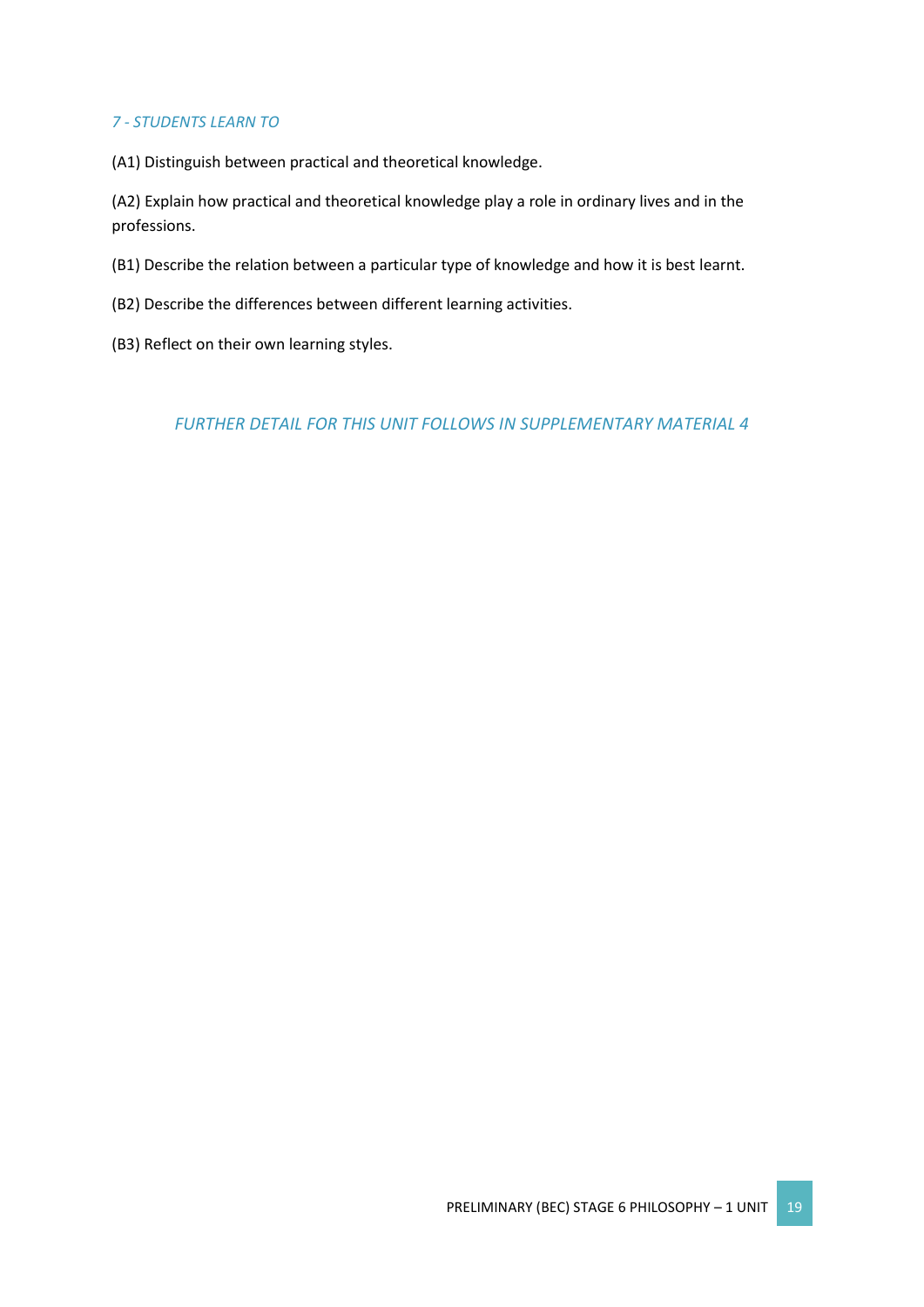## SUPPLEMENTARY MATERIAL 4: EPISTEMOLOGY MODULE CONTENT DESCRIPTIONS

#### MODULE COMPONENT CONTENT 1: KNOWLEDGE: WHAT IS IT?

Students learn that, in ordinary usage, the term 'knowledge' covers a broad range of subject matter, including different content and skills. In this Module Component, they learn about the diverse types of knowledge, how to differentiate them and to understand their place in contemporary life. (A) The different types of knowledge include:

- Practical knowledge: S knows how to jump-start a car
- Theoretical knowledge: S knows that  $2 + 2 = 4$
- Knowledge by acquaintance: S knows the Attorney-General quite well

(B) These different types of knowledge have their place in society. What is the importance of mathematical knowledge? What types of knowledge does a climate scientist rely on? What is the importance of knowledge about political processes in Australia?

#### MODULE COMPONENT CONTENT 2: HOW DO WE DEFINE KNOWLEDGE?

What is knowledge? Students are introduced to a dominant conception of knowledge (as may be found in Plato's *Meno*), which explains it in terms of (A) belief (B) truth (C) justificatory reason: we can only know what we *believe*, we can only know what is *true* and we need to provide plausible reasons to justify what we know. This definition continues to be widely-held and students are encouraged to explore the two major elements, belief and truth.

(A) How is knowledge connected with belief? Must we believe what we claim to know? Can a person know something on the basis of a false belief?

(B) How is knowledge connected to truth? Can we know what is false?

#### MODULE COMPONENT CONTENT 3: SOURCES OF KNOWLEDGE: RATIONALISM

A number of key theories of knowledge underpin debates in a range of areas, and have done so through the course of Western intellectual history. Students will acquire familiarity with the main ideas in these theories, their strengths and weaknesses and their applications in contemporary life.

A theory of knowledge called 'rationalism' holds that knowledge is not derived from the senses but from thought processes or the exercise of human intellect. Descartes (well-known for the proposition "I think, therefore I am") was a major proponent of this view. In learning about rationalism, students will begin to appreciate the place of reason, both in rigorous, intellectual endeavours and in ordinary life.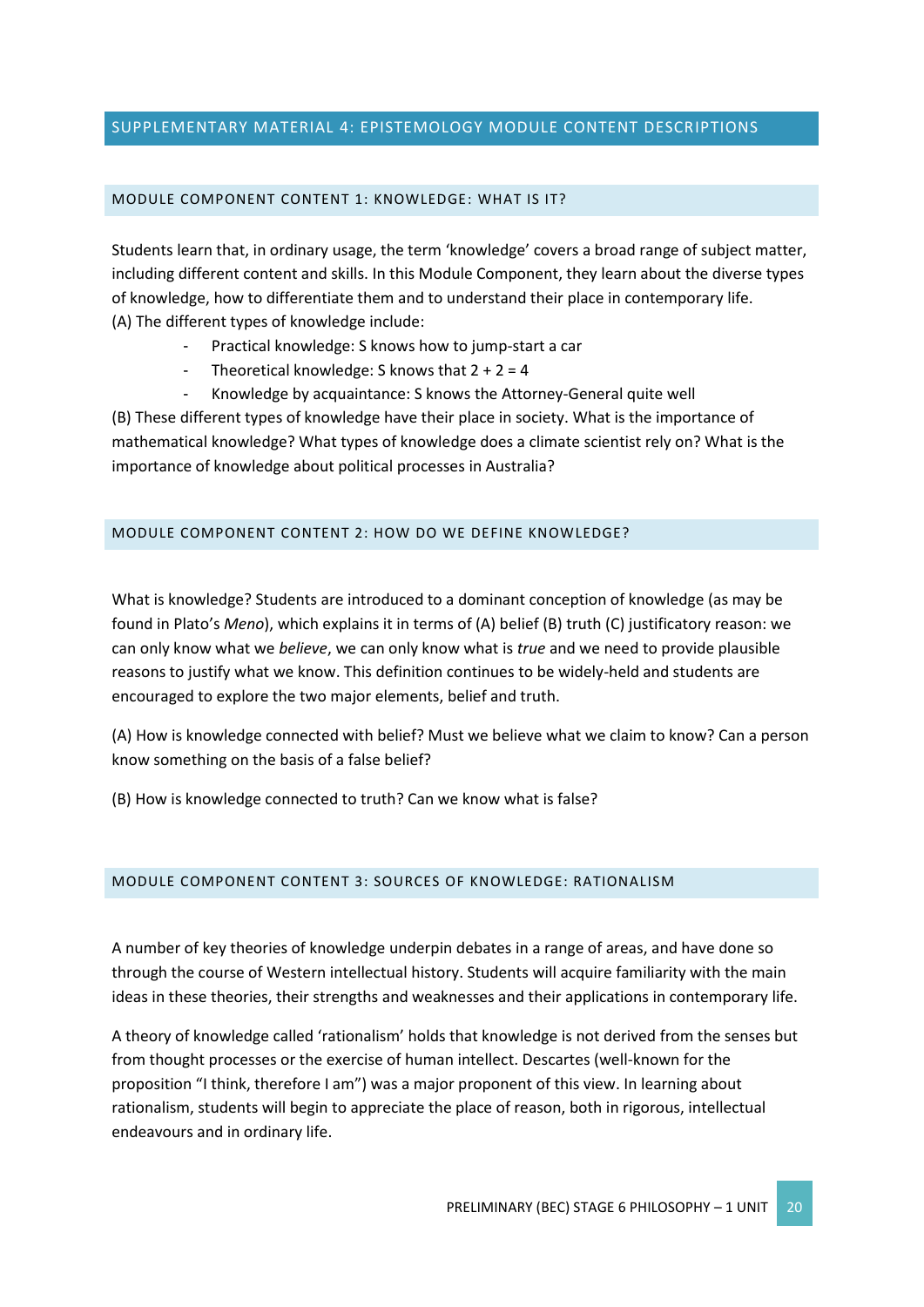#### MODULE COMPONENT CONTENT 4: SOURCES OF KNOWLEDGE: EMPIRICISM

Empiricism emphasises the primary place of experience in knowledge. Empirical knowledge is acquired through the senses. Philosophers including Locke, Berkeley and Hume are famous proponents of this view and some of their ideas will be explored. This theory of knowledge is a fundamental strand in induction (covered in the "Logic & Reason" module) which is a central methodology in science.

#### MODULE COMPONENT CONTENT 5: THE JUSTIFICATION OF KNOWLEDGE

To have knowledge is not simply to hold on to a piece of information. In this Module Component, students are shown why it is important to provide *good reasons* for what we claim to know. Because knowledge is not a purely subjective matter, we need to give an account of how we have come to hold our true beliefs.

(A) What counts as adequate justification will differ according to the type of inquiry and the knowledge we claim to have. Students explore different ways in which we may justify our beliefs.

(B) Foundationalism is a theory that, while all beliefs must be justified, some beliefs are basic and they are self-justified (Descartes proposed a version of foundationalism). Students learn to evaluate this view and to understand its applications in contemporary life.

(C) Reliabilism proposes that knowledge resulting from reliable processes (e.g. vision) either does not require justification, or immediately qualifies as knowledge. Students learn to evaluate this view and to understand its applications in contemporary life.

#### MODULE COMPONENT CONTENT 6: SCEPTICISM ABOUT KNOWLEDGE

A fuller understanding of knowledge includes understanding its limits: how much do we, or can we, know? A sceptic claims there are limits to our knowledge and students are introduced to two basic versions of scepticism.

(A) Descartes was a sceptic about our sensory experiences, claiming that we could be deceived (our senses can trick us – think about how we 'see' the portion of a stick under water as bent).

(B) Hume was sceptical about how we understand our experiences. In making sense of our experiences, we expect that nature is uniform (that the future will be like the past). We also assume that parts of the world we have not experienced will be like the parts we have experienced. These assumptions of inductive reasoning present problems for knowledge.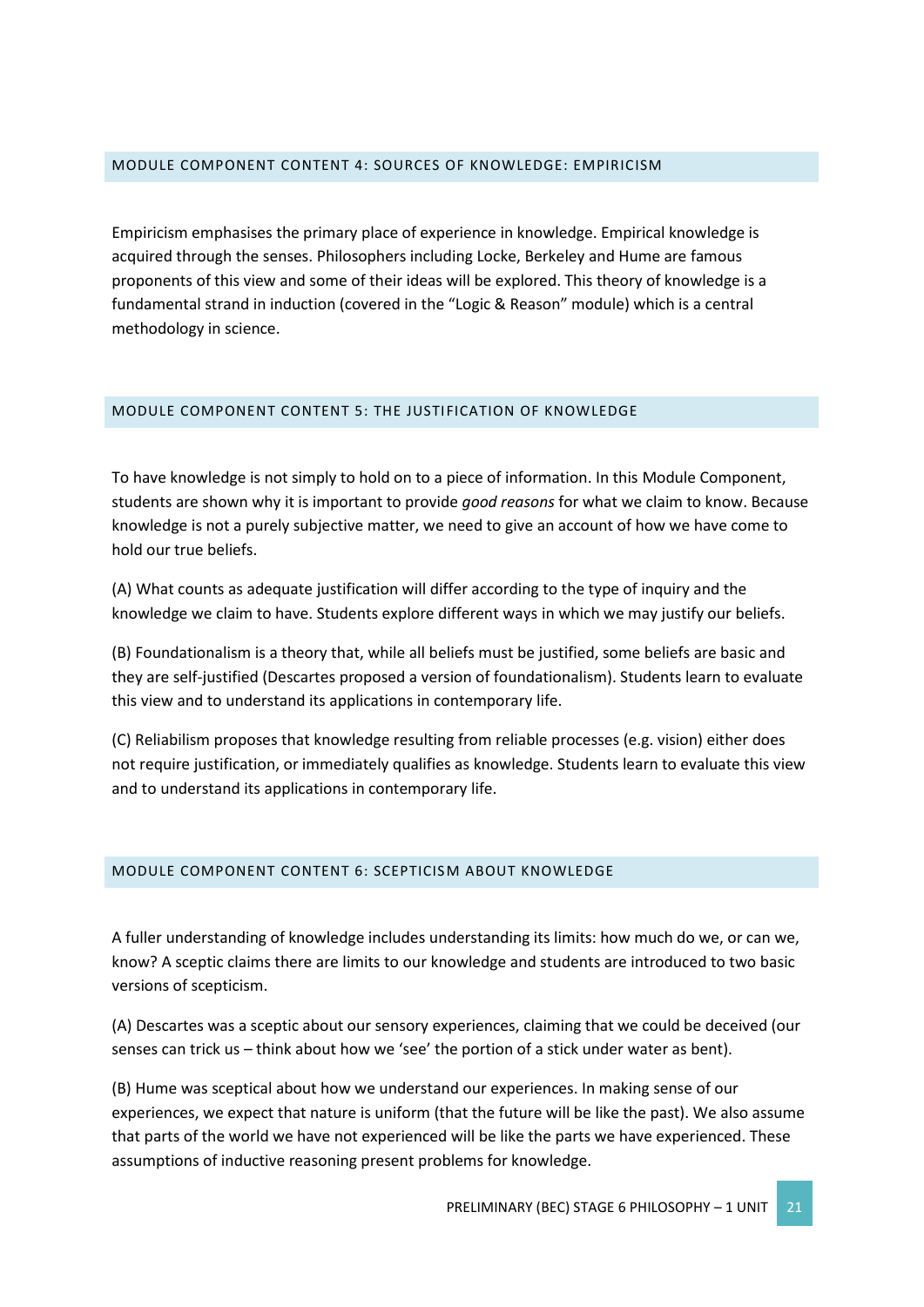#### MODULE COMPONENT CONTENT 7: THE ACQUISITION OF KNOWLEDGE

One reason why it is important to clarify our conceptions of knowledge is so that we may find out more about how best to acquire that type of knowledge. We may need to learn content (in which case we might read a book or speak to experts) or we may need to learn how to operate machinery (again, we might ask an expert or read a manual, but we will need at least to try it out ourselves, manually).

(A) Gilbert Ryle distinguished between knowing-how and knowing-that, suggesting that we need to appreciate the significance of knowing-how in vocational training. Students learn to understand the importance of theoretical knowledge as well as knowledge acquired through practice.

(B) How do we learn? We may learn from more concrete experience (such as auditory, visual or kinaesthetic experiences) or abstract conceptualisation (such as learning through reading and writing). Which types of learning experiences are more closely associated with which fields of knowledge (e.g. learning to be an artist, learning mathematics, learning history)?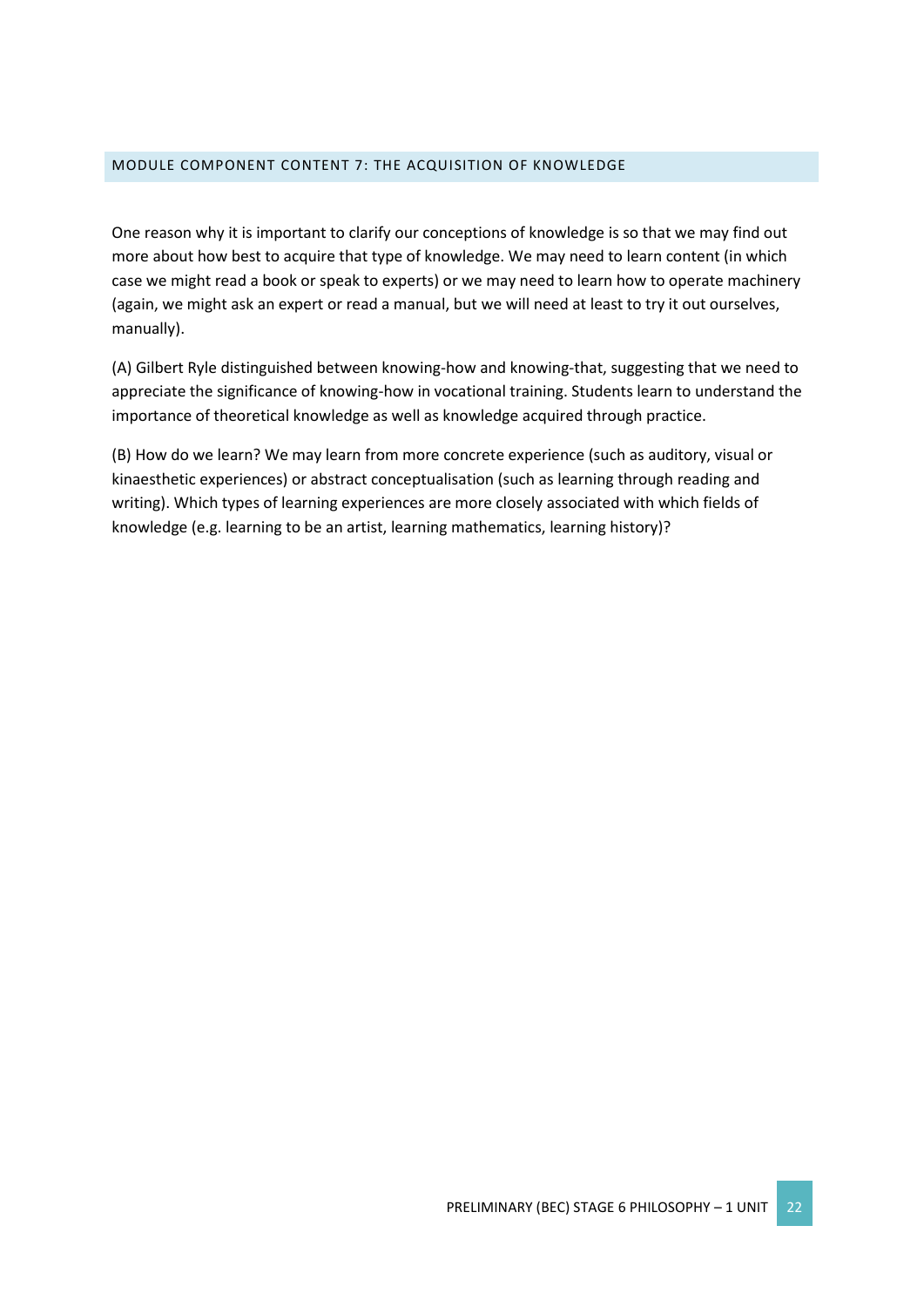# **MODULE 3: ETHICS** (15HRS)

Students will become familiar with key ideas and theories in the philosophical study of morality. These include conceptions of what is morally good and morally right, and both teleological or endsbased and deontological or duty-based ways of evaluating conduct, as well as approaches that emphasise character rather than conduct. They will also consider a variety of views regarding the basis of moral standards, the nature of moral knowledge and how we come by it, as well as the conditions under which people are morally responsible for what they do. Students will explore all these matters through structured philosophical discussions called Communities of Inquiry.

# MODULE THREE OUTCOMES:

#### *OUTCOME KS 3.1 A STUDENT:*

Develops an understanding of different models of ethical decision making.

#### *OUTCOME KS 3.2 A STUDENT:*

Applies ethics to evaluate a range of decisions and consequences.

*OUTCOME KS 5.1 A STUDENT:*

Communicates ideas effectively, using a range of modes, media and technologies.

*OUTCOME KS 5.2 A STUDENT:*

Conducts independent research using a variety of research tools.

*OUTCOME KS 5.3 A STUDENT:*

Synthesises information from multiple sources.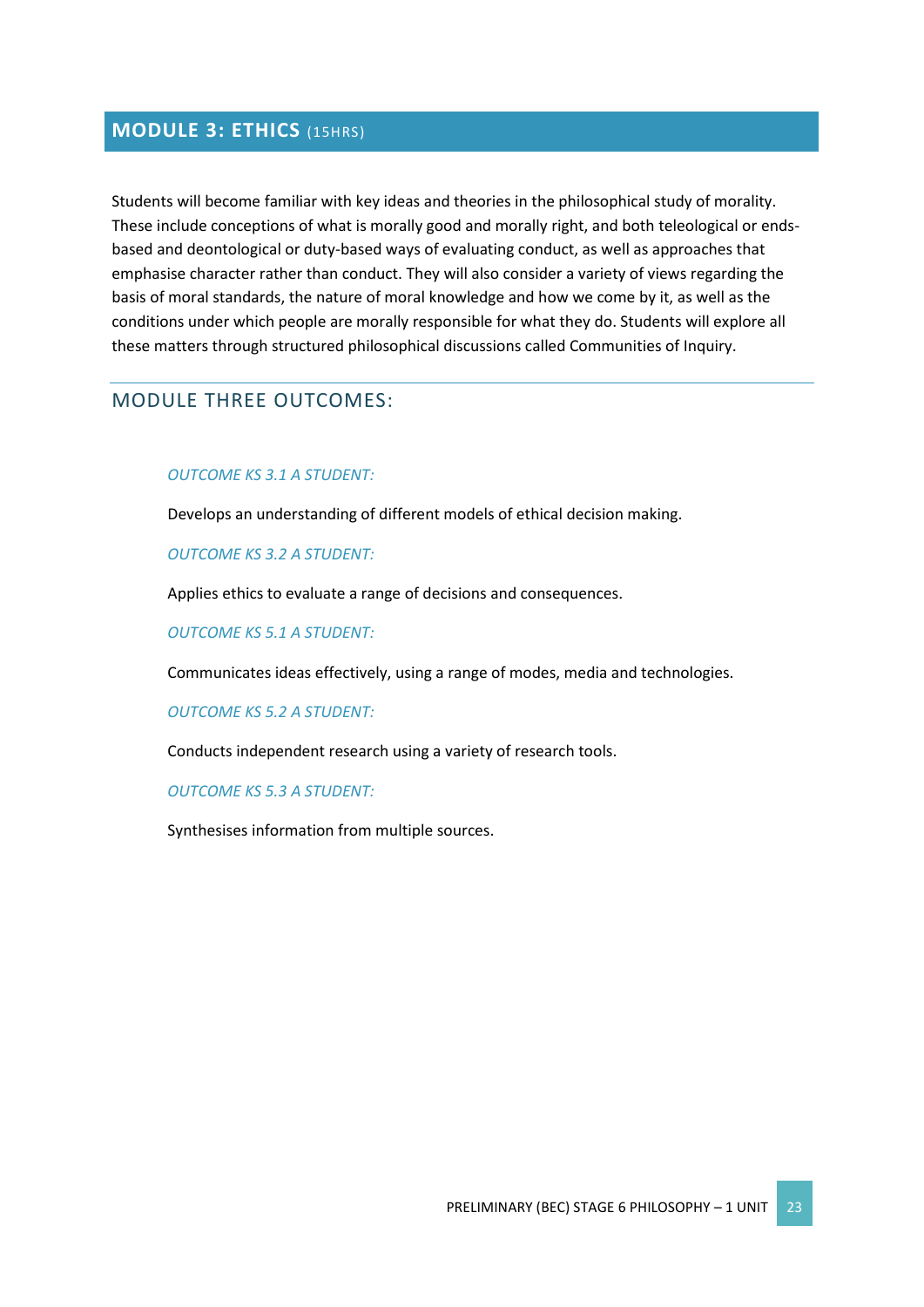# CONTENT OF CORE MODULE 3

# *1 - STUDENTS LEARN ABOUT*

Students learn about the distinction between goodness of ends and goodness of means and different conceptions of the moral ends of human conduct (such as promoting happiness or living in accord with moral principles). They also learn about different conceptions of the relationship between goodness and right action (such as an action's being right insofar as it promotes good consequences, or being right by conforming to moral principles irrespective of the consequences).

## *STUDENTS LEARN TO*

Students learn to make means-ends distinctions. They learn to recognise and distinguish between different conceptions of moral goodness, as well as different ways in which they may be related to an understanding of what makes an action right.

# *2 - STUDENTS LEARN ABOUT*

Students learn about teleological accounts of moral judgment, such as ethical egoism, and act- and rule-utilitarianism, by reference one or more major proponents such as Bentham, Mill and Peter Singer, and criticisms of their ideas.

#### *STUDENTS LEARN TO*

Students learn to identify teleological approaches to moral judgments. They learn to defend and critique them.

# *3 - STUDENTS LEARN ABOUT*

Students learn about deontological approaches to moral judgment, such as Divine Command Theory and Kantian ethics, and major criticisms of these approaches.

#### *STUDENTS LEARN TO*

Students learn to identify and evaluate deontological approaches to moral judgments.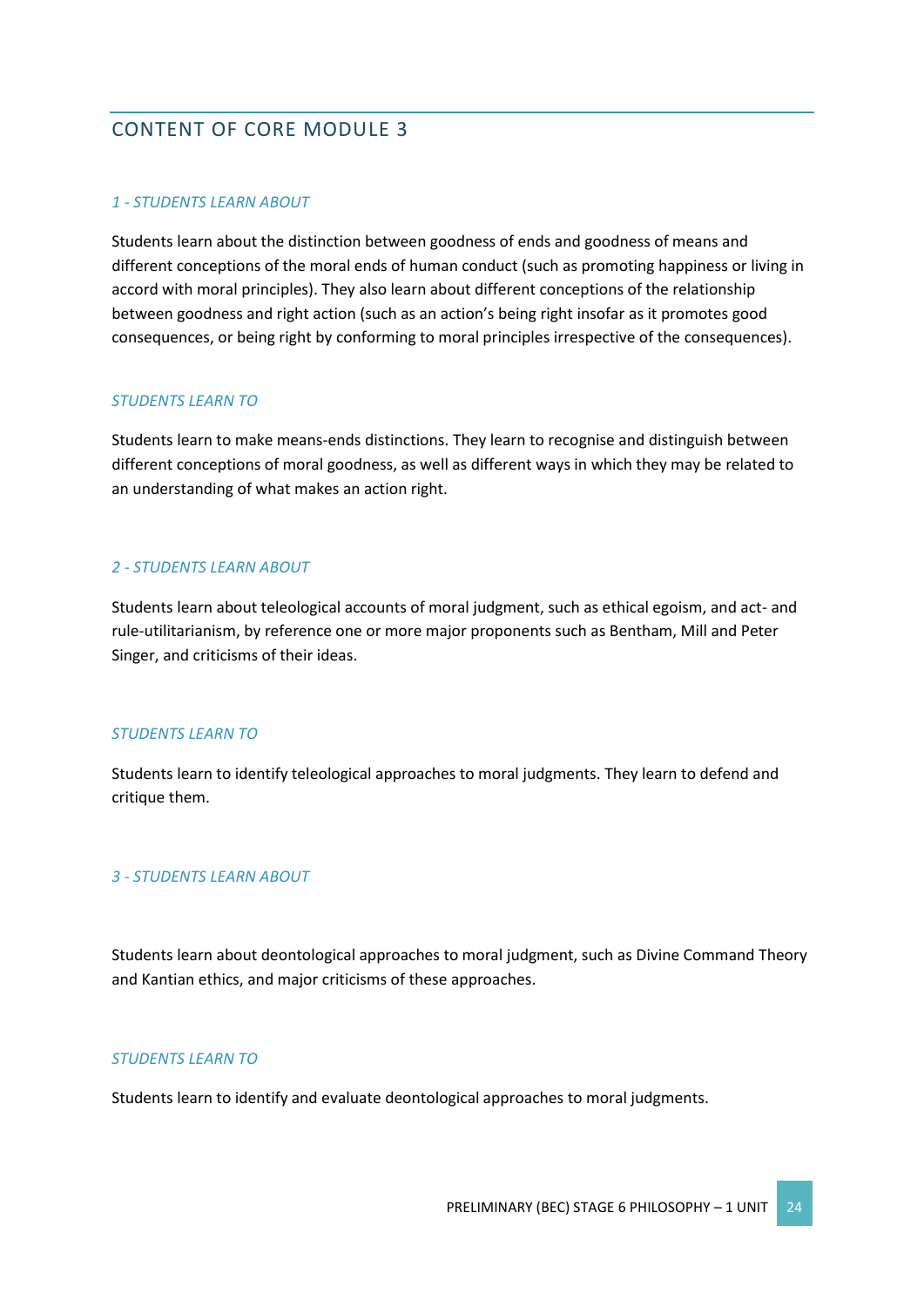#### *4 - STUDENTS LEARN ABOUT*

Students learn about virtue ethics, as in the ethics of Aristotle.

#### *STUDENTS LEARN TO*

Students learn to distinguish a character-based approach to morality from a conduct-based one. They learn to appreciate the strengths and weaknesses of a character-based approach.

#### *5 - STUDENTS LEARN ABOUT*

Students learn about different answers that have been given to a number of meta-ethical questions, such as: What is the ultimate source of morality and what is the basis of claims to moral authority? How do we come by moral knowledge, if indeed we can claim to *know* what is good and right? Under what conditions are people to be held morally responsible for what they do?

## *STUDENTS LEARN TO*

Students learn how to approach contentious moral issues through reasoned argument. They learn to appreciate different points of view when dealing with moral disagreement.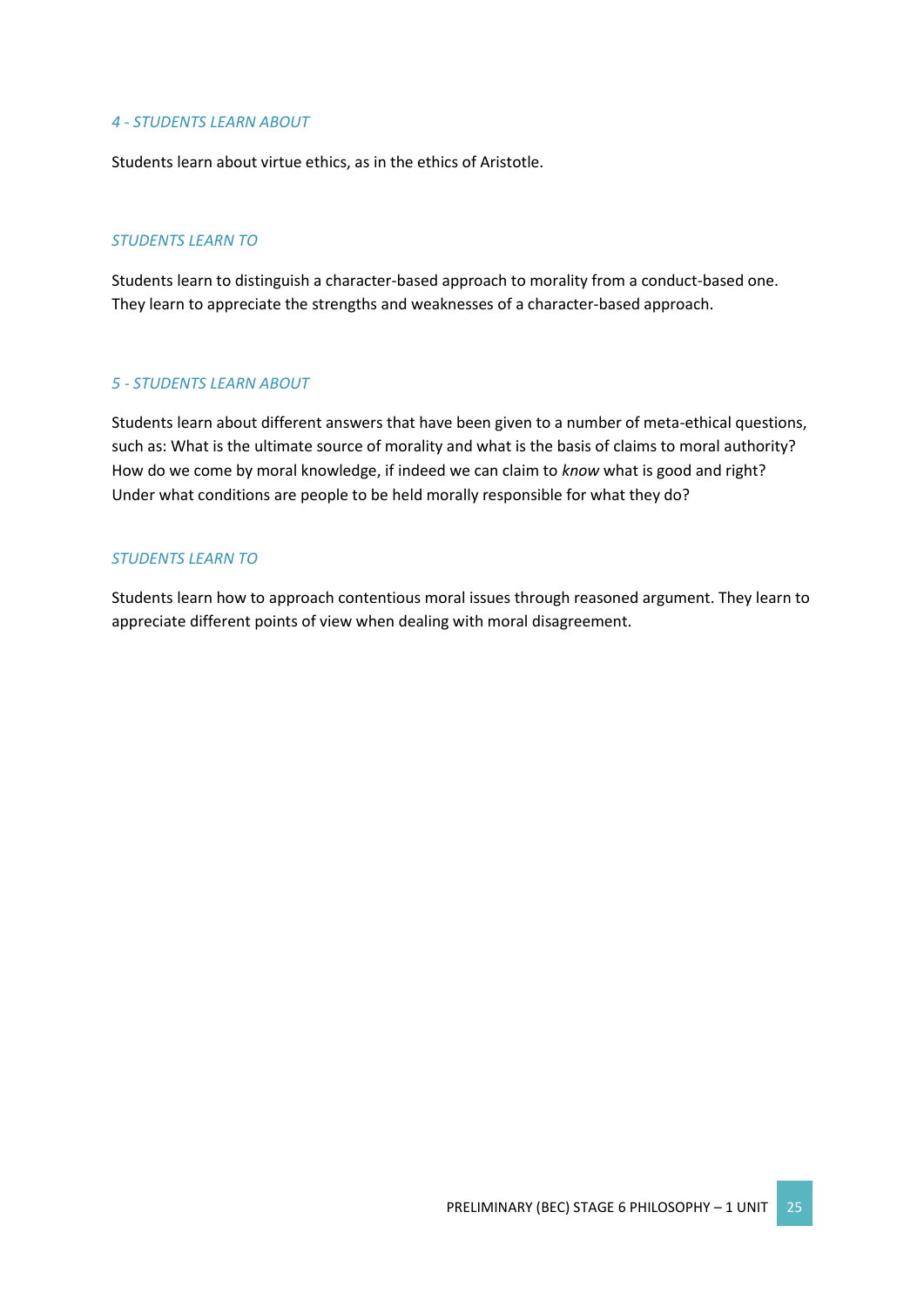# **MODULE 4: METAPHYSICS** (15HRS)

Metaphysics is a disciplinary field within philosophy that attempts to understand the nature of existence, or what is ultimately real. Often, this will involve getting beyond the appearance of this world and our understanding of it. The questions metaphysics raises are some of the most fundamental in philosophical inquiry. In this module, students will explore some central problems in metaphysics, drawing upon both the history of philosophy and contemporary discussion. The topics covered include Plato's theory of forms, Descartes' mind-body problem, Berkeley's idealism and modern materialism, free will and determinism, and personal identity. The reflections on the natural world complement studies in the sciences. More generally, consideration of points of view, themes and arguments will equip students in any subject area with skills for metacognitive reflection.

# MODULE FOUR OUTCOMES:

#### *OUTCOME KS 4.1 A STUDENT:*

Differentiates between appearance and reality.

#### *OUTCOME KS 4.2 A STUDENT:*

Understands the complexity of the human condition.

#### *OUTCOME KS 4.3 A STUDENT:*

Demonstrates understanding of a variety of philosophical theories when discussing metaphysical problems.

#### *OUTCOME KS 5.1 A STUDENT:*

Communicates ideas effectively, using a range of modes, media and technologies.

#### *OUTCOME KS 5.2 A STUDENT:*

Conducts independent research using a variety of research tools.

#### *OUTCOME KS 5.3 A STUDENT:*

Synthesises information from multiple sources.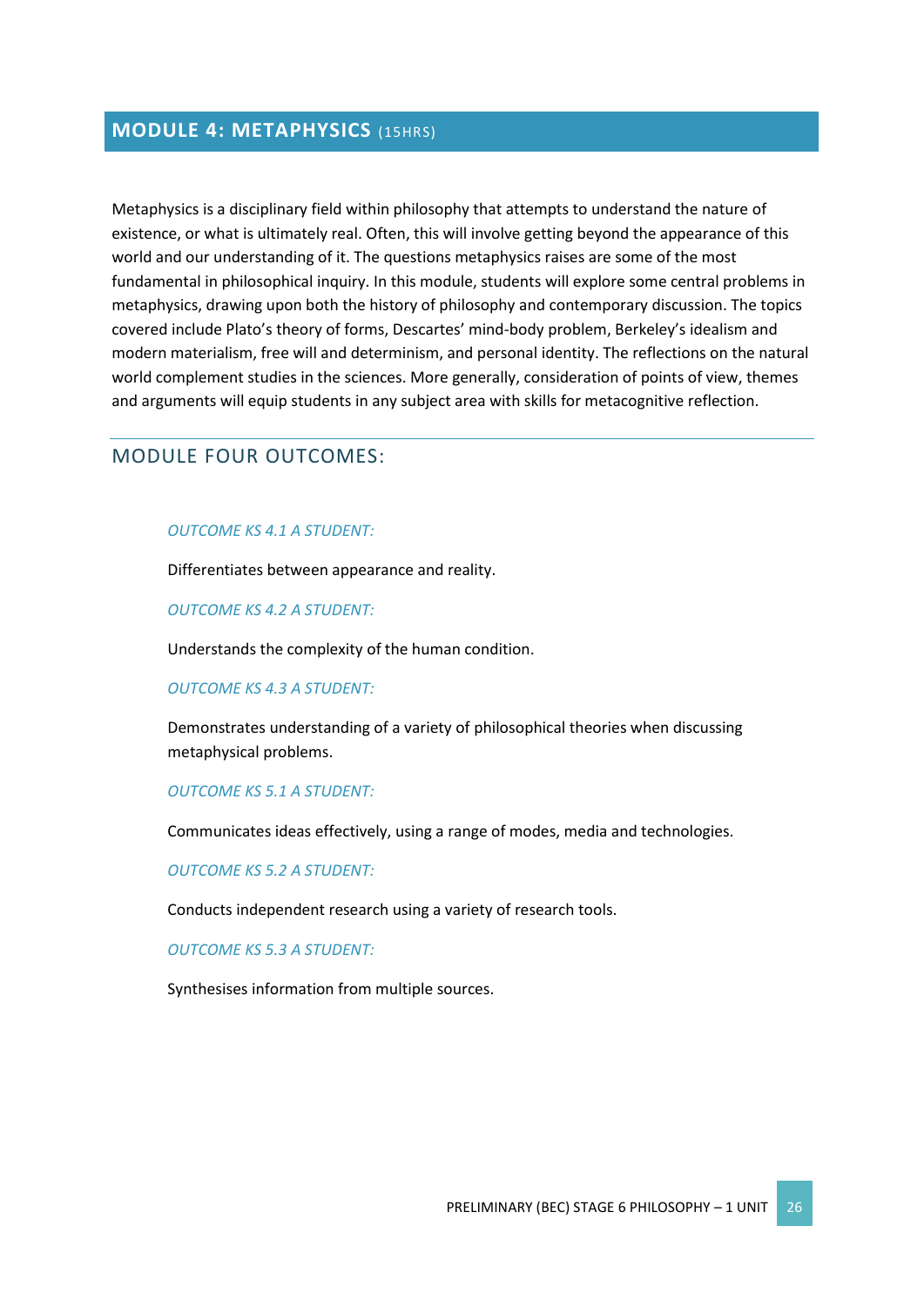# CONTENT OF CORE MODULE 4:

#### METAPHYSICS: APPEARANCE AND REALITY (3 HOURS)

*We believe our world, people, furniture, and the like, are 'real'. We believe unicorns are not real. What criteria do we use to make these distinctions? Plato famously introduced a world of forms – ideals – which he claimed were real, indeed, more 'real' than the world we live in. Familiarity with these ideas will equip students with an understanding of the important historical origins of why we value ideas and ideals. Consideration of Plato's arguments will help students develop skills for standing back from what they conventionally believe to be true, to take a different stance.*

#### *STUDENTS LEARN ABOUT*

- (A) Plato's theory of forms: thinking about ideas, including whether they are 'real'.
- (B) Plato's allegory of the cave: the distinction between appearance and reality
- (C) The role of the intellect in the acquisition of knowledge.

#### *STUDENTS LEARN TO*

(A1) Identify realist claims about abstract and theoretical objects.

(A2) Apply their understanding of abstract and theoretical objects to conceptions in other areas of study, as in the objects of geometry, numbers, and theoretical entities in science.

- (B1) Appreciate the role of analogy in the presentation of ideas.
- (B2) Understand analogical reasoning.
- (B3) Critically evaluate analogical reasoning.
- (C1) Distinguish metaphysical from epistemological claims.
- (C2) Explain the connection between metaphysical and epistemological claims.

#### METAPHYSICS: MIND-BODY DUALISM (3 HOURS)

*We believe we have a body, and a mind. This distinction is a legacy of Descartes' philosophy. Descartes drew a distinction between the body and the mind, arguing that the mind is radically different from the body. One implication of this dichotomy is that, as human beings, we are comprised by these two different sets of properties or states. A series of problems arises from this dichotomy, including: if the body and mind were essentially different, where do they interact?*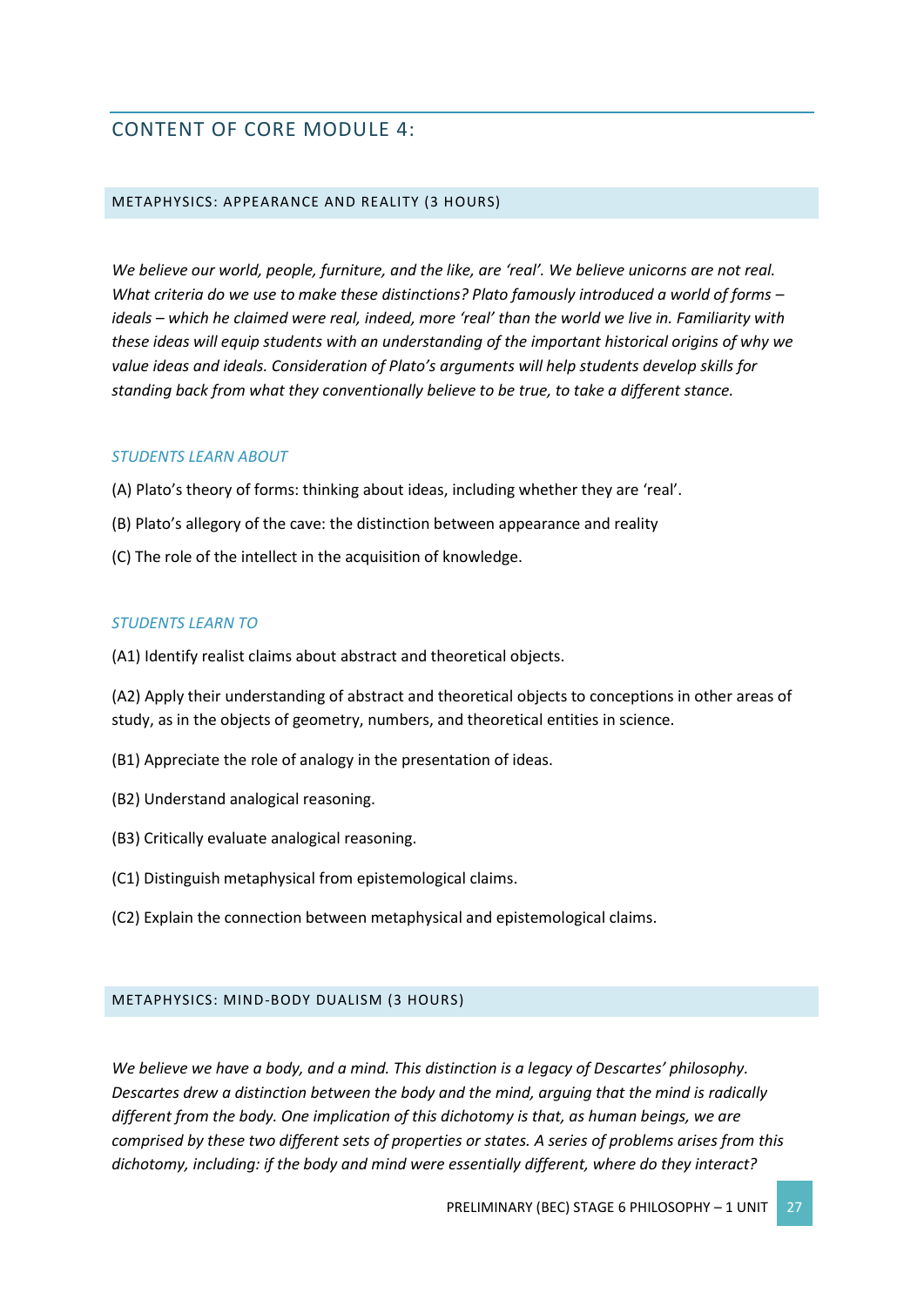*What/where is the human person – mind or body? How is the mind connected with the brain? David Armstrong, an Australian philosopher, argued that the mind is the brain – there is only the brain, and our 'talk' about mind effectively is talk about the brain. These ideas have a direct relation to discussions in biology. Additionally, they touch on issues of human functioning, thought and personal identity, helping students develop as reflective learners. Finally, the discussions of David Armstrong's work helps students appreciate the significance of Australian philosophy and its influence in the global context.*

#### *STUDENTS LEARN ABOUT*

(A) Descartes' theory of mind-body dualism and the reasoning behind Cartesian dualism.

(B) Problems with Cartesian dualism including the brain in the vat.

(C) Materialist theory of the mind, including Australian Materialism (or the Identity Theory) and arguments for and against it.

#### *STUDENTS LEARN TO*

(A1) Describe Descartes' mind-body dualism.

- (A2) Explain Descartes' reasoning behind mind-body dualism.
- (B1) Understand the implications of viewing the human person as mind and body.
- (B2) Understand the limitations of Cartesian Dualism and Dualism more generally.
- (C1) Describe key elements in a materialist theory of mind.

(C2) Evaluate arguments for and against Materialism.

(C3) Understand the contemporary significance of Materialism and how some of its ideas relate to recent scientific research in psychology and evolutionary biology.

(C4) Critically examine a philosophical theory by engaging in the analysis and construction of arguments.

#### METAPHYSICS: IDEALISM, MATERIALISM AND PHENOMENALISM (3 HOURS)

*Do physical objects continue to exist when no one is observing them? Berkeley's answer to this question is that they do not. According to Berkeley, the physical world exists only while it is being perceived. Berkeley was grappling with the representational theory of perception, which posits that all our perceptions of the real world are mediated by ideas. He was also concerned about how scientists in his day were focused primarily on the material world, pushing religious belief into the periphery. Berkeley claimed that all we really know are our sensory experiences, and nothing else! However, God is the prime perceiver who observes all things and quarantees that they exist – hence, things don't pop in and out of existence as we perceive them (or not). Phenomenalism, a theory which grows out of Idealism, holds that only phenomena, not things, are real. These debates in*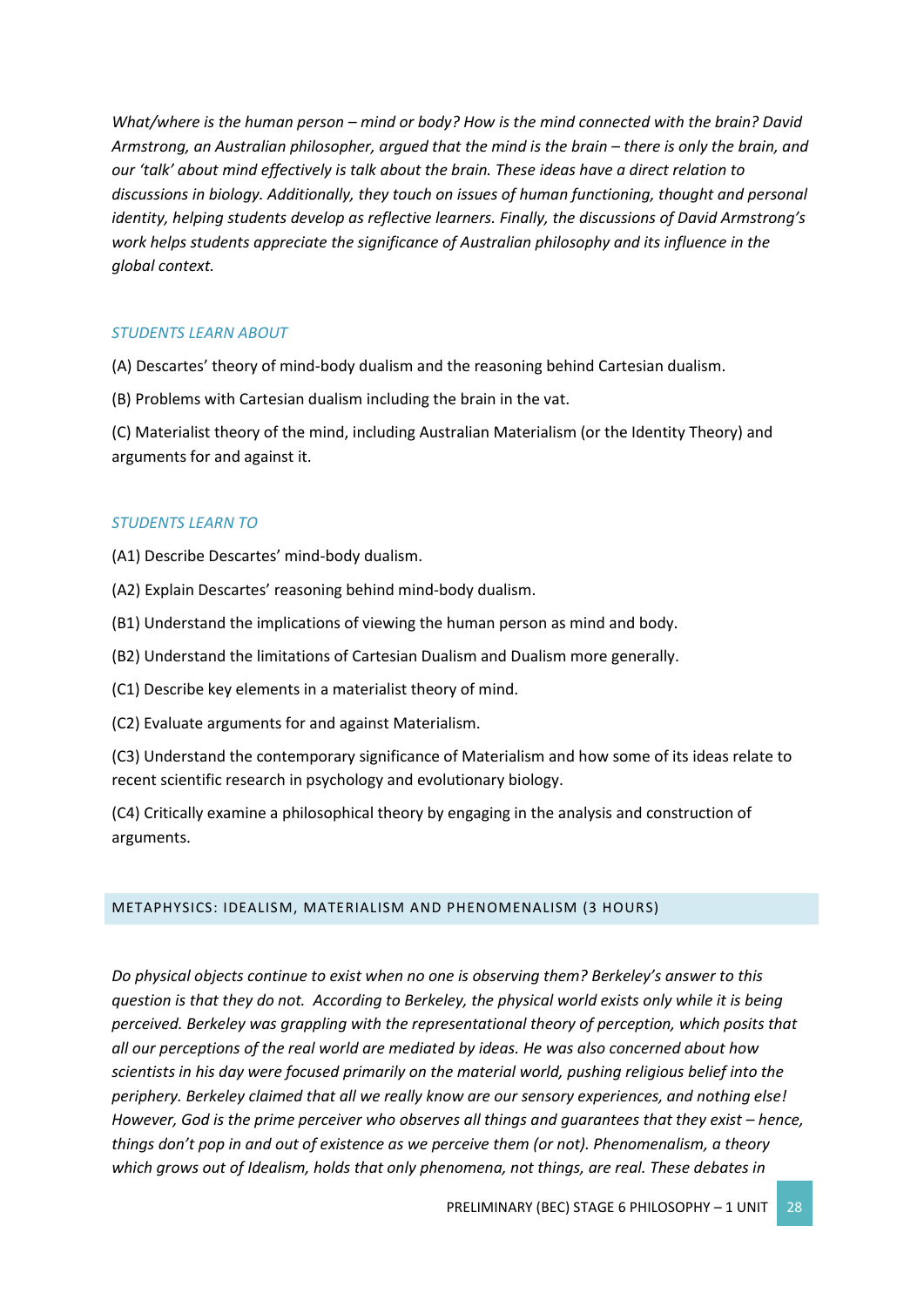*Idealism, Materialism and Phenomenalism are an important part of Western intellectual history. In addition, engagement with these ideas encourages students to reflect on the connections between their thoughts and the world.*

### *STUDENTS LEARN ABOUT*

(A) Berkeley's idealism and objections to it.

(B) The contrast between Berkeley's idealism and materialism.

(C) The relation between idealism and the view known as phenomenalism, while considering arguments and objections.

## *STUDENTS LEARN TO*

(A1) Describe Berkeley's idealism and his reasoning.

(A2) Engage in a form of reasoning whereby students suspend judgment in order to properly consider a startling contention or theory.

- (A3) Evaluate Berkeley's idealism.
- (B1) Locate Berkeley's idealism in its context of scientific materialism.

(B2) Appreciate the bearing of religious beliefs and other 'external' motivations on argumentation and theory construction in philosophy.

- (C1) Outline the key features of phenomenalism.
- (C2) Weigh up arguments for and against a proposition.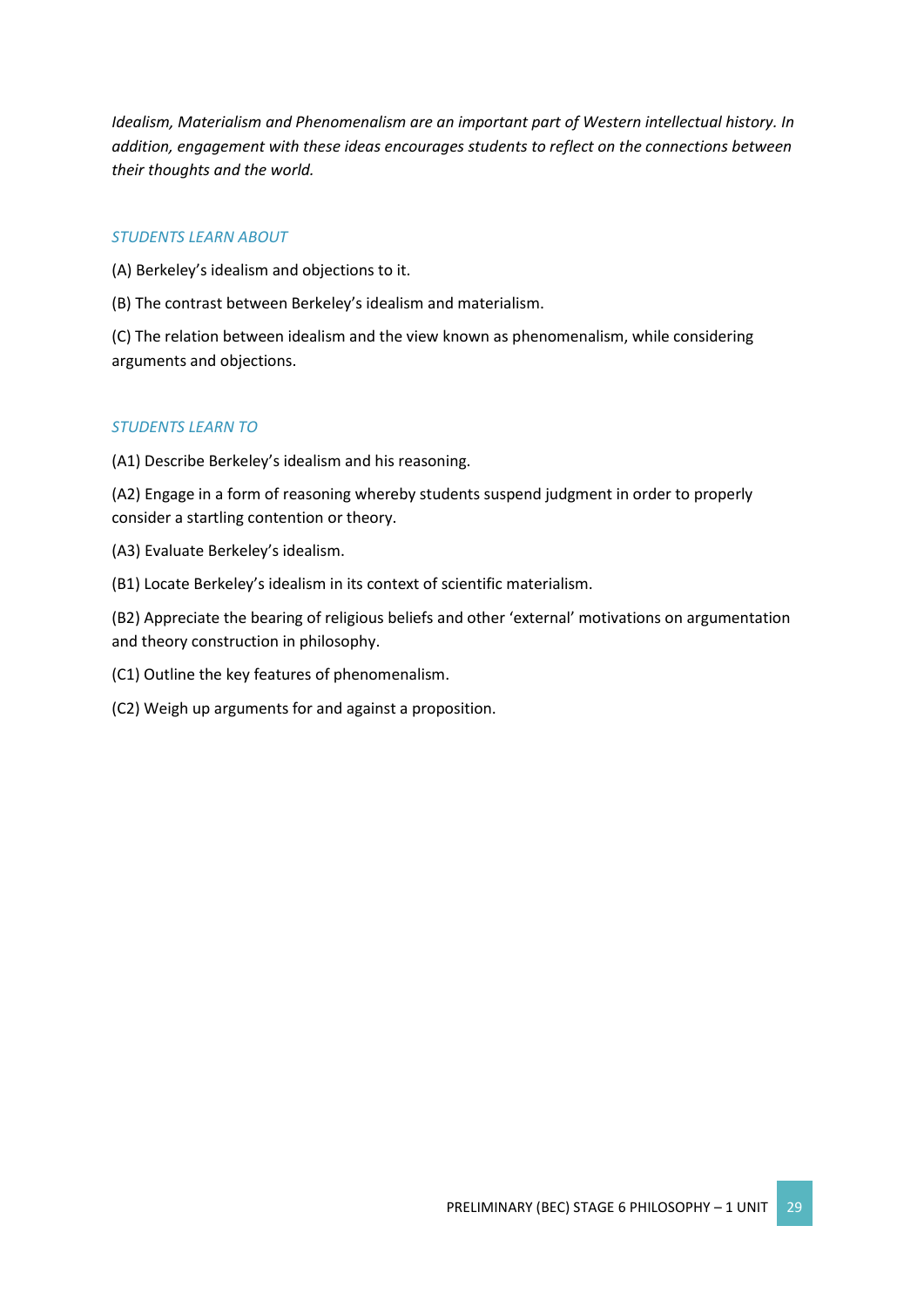#### METAPHYSICS: DETERMINISM, FREE WILL AND COMPATIBILISM (3 HOURS)

*We believe we are free agents. We live our lives as if we make decisions of our own: we choose what kind of diet we want to have, we aspire to do well, we procrastinate, and we have meaningful relationships. Determinism is the theory that challenges this belief. It holds that everything we do is determined. We might think we have chosen, but we haven't. Compatibilism is a view that falls between Determinism and Free Will theory. It holds that we do make free choices but that this is compatible with Determinism. Consideration of these issues helps students understand the nature and limits of responsibility which are in turn critical aspects of ethics and social responsibility.*

#### *STUDENTS LEARN ABOUT*

(A) The ancient conception of fate, the causal principle of determinism, and both ancient and modern indeterminism.

(B) The problem of free will and determinism, and the standard resolutions of the problem libertarianism, hard determinism and compatibilism—and objections to each of them.

(C) The implications of this debate for responsibility, autonomy and ethical conduct.

#### *STUDENTS LEARN TO*

(A1) Analyse concepts, such as those of fate and freedom of the will.

(B1) Make explicit conceptual connections and distinctions, as in examining the similarity and difference between fatalism and determinism, or the difference between hard and soft determinism.

(C1) Explain constraints to freedom in ordinary life (e.g. limited by our physical make-up, our sensory organs, our intellect, legal and social constraints)

(C2) Outline the connections between free will and responsibility.

(C3) Explore the scope and limits of responsibility and ethical action.

#### METAPHYSICS: PERSONAL IDENTITY (3 HOURS)

*Personal Identity has an important place in metaphysics because it dwells on the nature of the self and its existence. It considers the questions, "How do I exist, and what makes me, me?" Students will be introduced to philosophical theories on personal identity in the early modern and contemporary periods. These reflections will help students place themselves in context, giving them greater understanding about identity, distinctiveness and citizenship.*

#### *5 - STUDENTS LEARN ABOUT*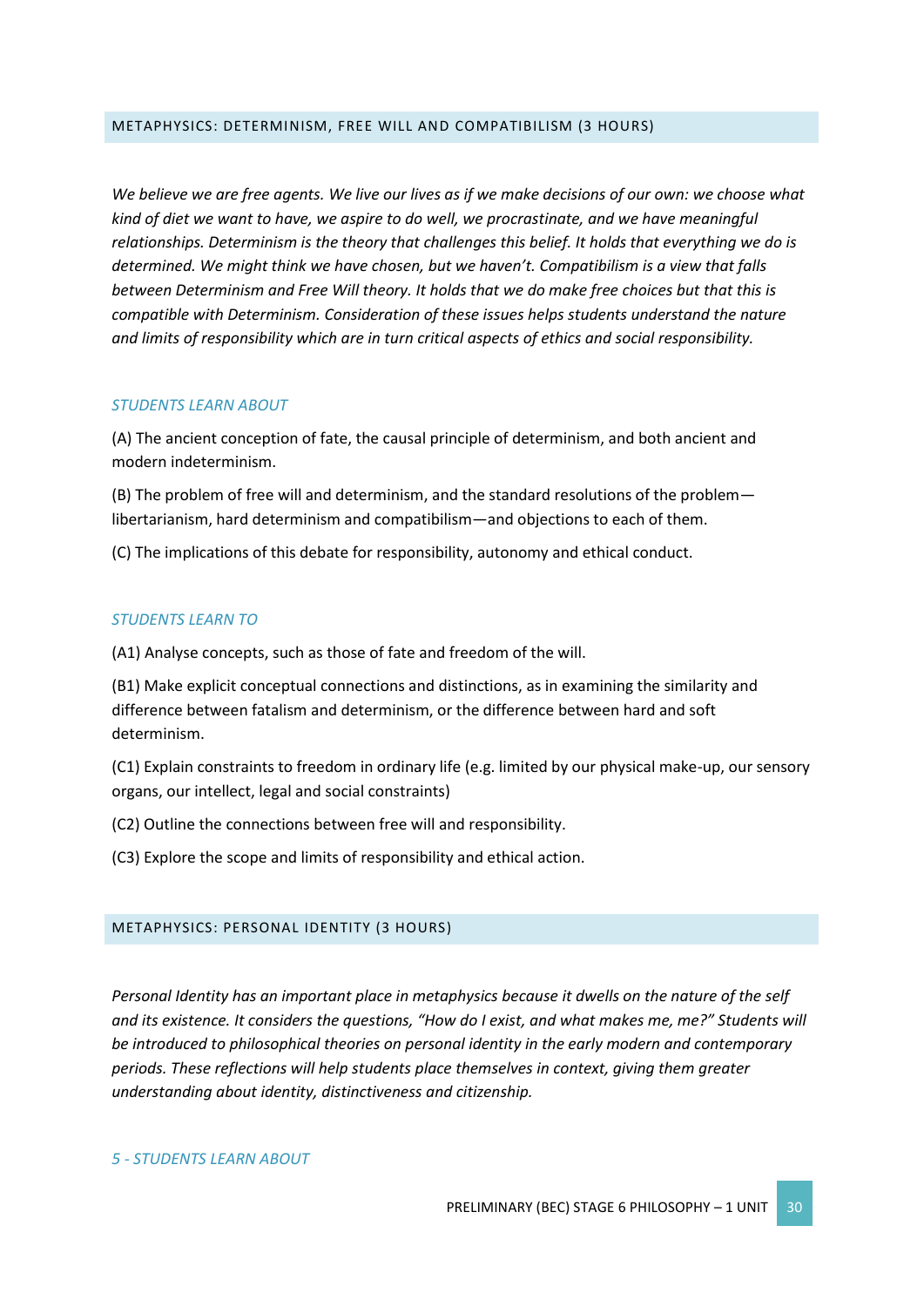(A) The problem of personal identity, as to what makes a person the same person (if indeed they remain the same person) over time and change.

(B) David Hume's and John Locke's views on personal identity.

(C) Contemporary views on personal identity, such as those of Derek Parfit and Daniel Dennett.

## *STUDENTS LEARN TO*

- (A1) Think about their own identity in philosophical terms.
- (B1) Describe the main elements of Hume's account of personal identity.
- (B2) Describe the main elements of Locke's account of personal identity.
- (C1) Describe the main elements of a contemporary account of personal identity.
- (C2) Analyse sample passages of philosophical writing.
- (C3) Construct an extended reasoned defence of a philosophical position.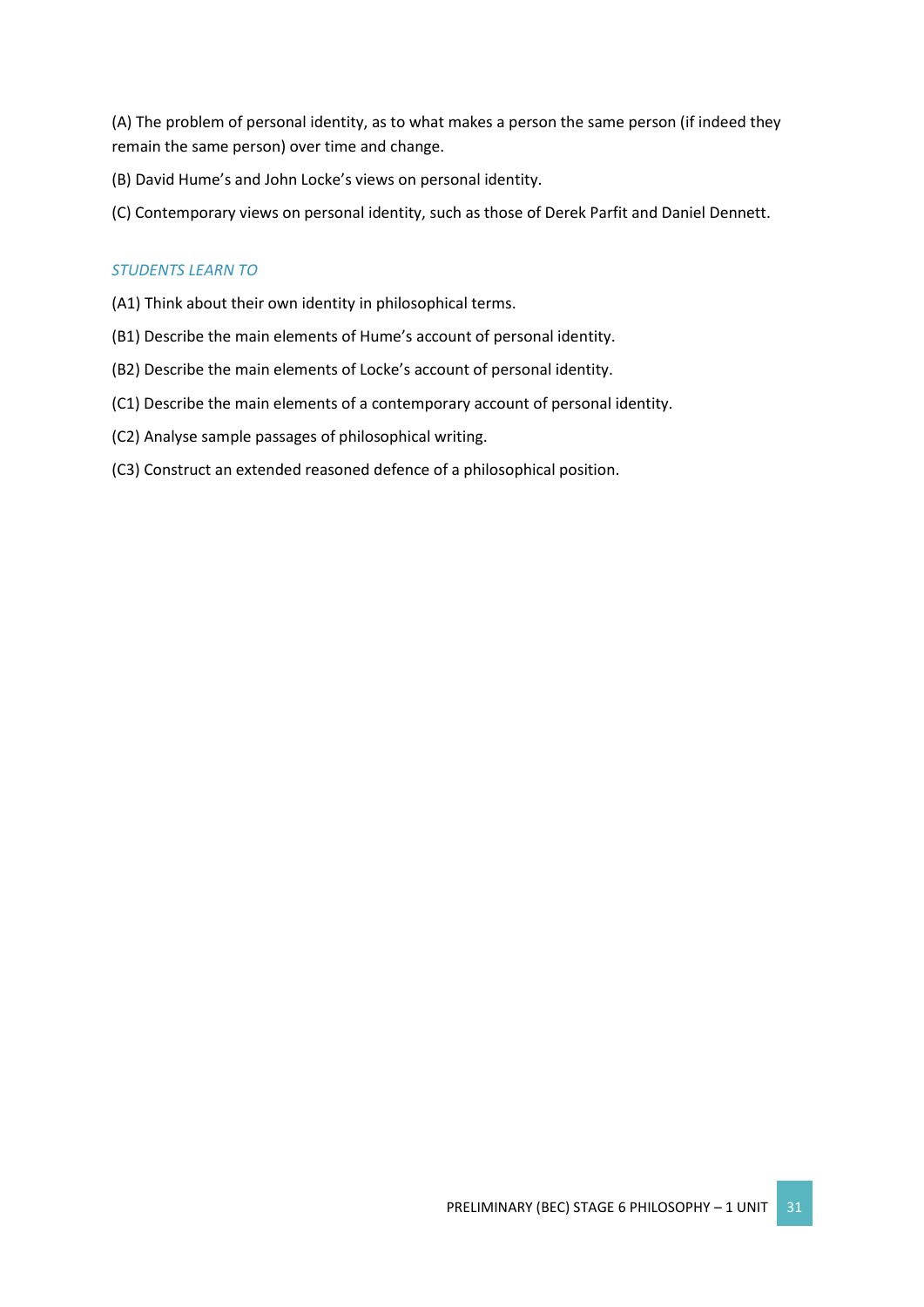# **PRELIMINARY COURSE - ASSESSMENT TASK OUTLINE**

The tasks listed here will be used to generate an A-E grade for reporting on the Record of School Achievement. These will be submitted to the Board at the end of Year 11.

#### TASK 1

Communities of Inquiry (COI) 40%

Students participate in COI during the entire course and four of these will contribute to the formal mark for each student. The COI discussions are evaluated using the following rubric: (each section scored 5 – 0, Excellent to Poor)

#### **Critical thinking**

- Grasped philosophical problem
- Crafted an argument
- Evaluated others' arguments
- Distinguished beliefs and reasons in own or others' arguments
- Challenged reasons and / or examples in others' arguments
- Identified an assumption in others' arguments

#### **Creative thinking**

- Contributed original ideas
- Made interesting links between ideas
- Provided examples, analogies or thought experiments
- Used others' ideas in original way

#### **Collaborative thinking**

- Contributed **appropriately** to philosophical discussion
- Encouraged peers
- Showed intellectual humility
- Supported and / or developed others' reasons or views
- Showed intellectual courage
- asked thought provoking questions

#### TASK 2

Extended Essay (Personal Interest Project - PIP) 40%

An extended essay of 2,000 to 3,000 words on an individually negotiated philosophical question or problem.

#### TASK 3

#### Examination 20%

Short answer and extended response evaluating content understanding and the application of skills.